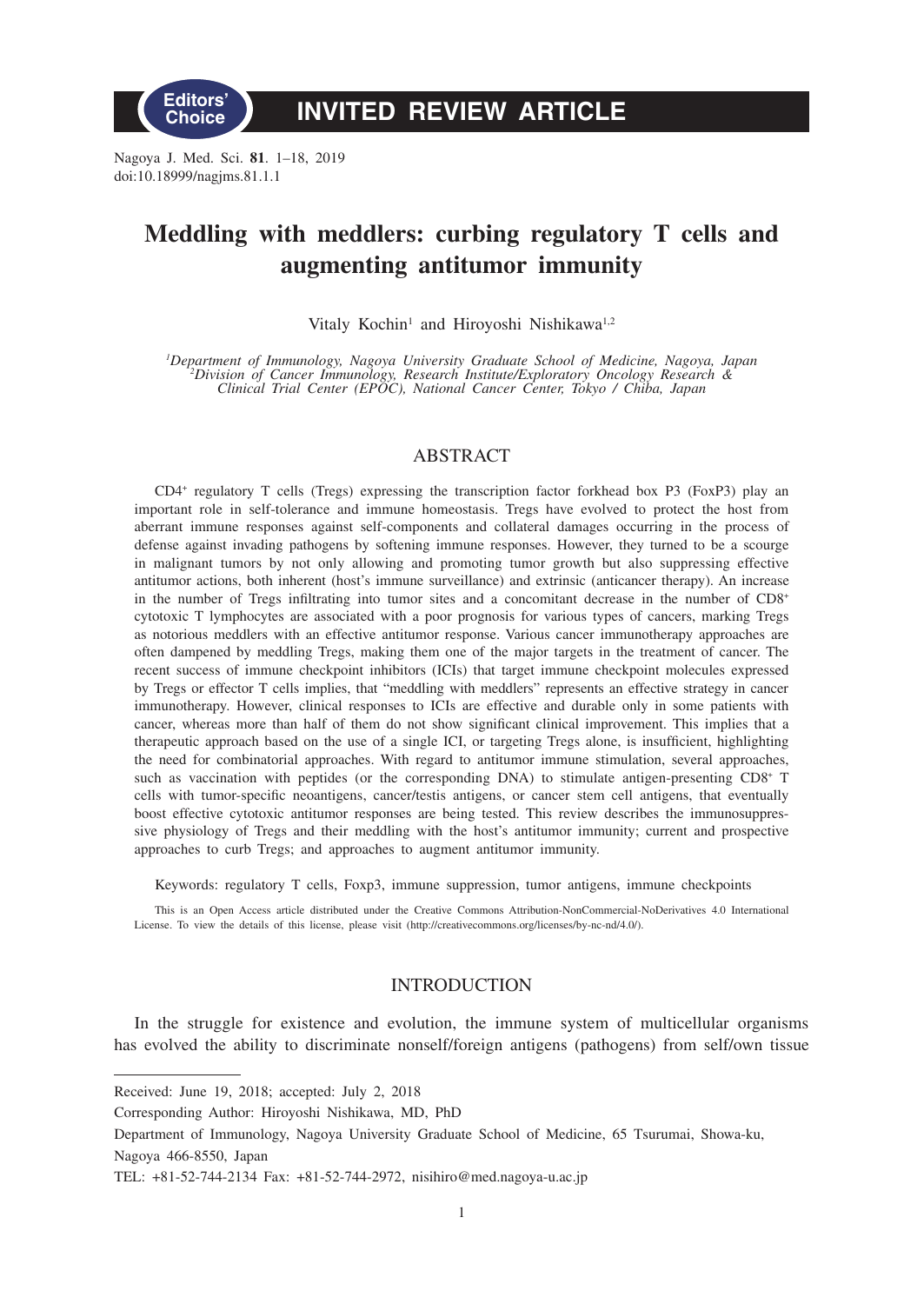antigens as a defense strategy. For example, evolutionarily ancient toll-like receptors on leukocytes evolved to nonspecifically bind common bacterial, viral, and fungal molecules, leading to the activation of the host's innate and (later in evolution) adaptive immune responses. However, successful survival and biological prosperity required defense mechanisms with higher precision and resulted in the emergence of the adaptive immune system with its diverse T-cell receptors (TCRs), major histocompatibility complexes (MHCs), and antibodies, which allowed for a more precise distinction between friend (self/own tissue) and foe (nonself/foreign antigens). As a counterweight to such evolutionary advances, multicellular organisms have co-evolved safety mechanisms that would aim at minimizing aberrant immune responses against self-components and collateral damages occurring in the process of defense against invading pathogens by softening immune responses.

Similar to pathogens, the presence of tumor cells in an organism is tightly controlled by the immune system, both innate and adaptive. Immune cells continuously survey MHC/peptide complexes on all nucleated cells to detect and eliminate potentially dangerous cells. Reportedly, in addition to tumor-specific antigens (TSAs), which are either oncogenic viral or abnormal proteins resulting from gene alterations (neoantigens), some tumor-associated antigens (TAAs) derived from self/own normal tissues are, in fact, recognized by the host's tumor-reactive lymphocytes.<sup>1-3</sup> This implies that tumor immunity is, to a certain degree, a type of autoimmunity, which results in triggering safety mechanisms that maintain immunological self-tolerance and downplay effective antitumor immunity.4

## REGULATORY T CELLS

Regulatory T cells (Tregs) are a subset of CD4+ thymic lymphocytes that play a central role in maintaining self-tolerance and immune homeostasis by suppressing a wide range of physiological and pathological immune responses against self and foreign antigens, including those derived from tumors.<sup>5,6</sup> Tregs were originally identified as CD4<sup>+</sup> T lymphocytes expressing high levels of CD25 (interleukin-2 [IL-2] receptor  $\alpha$ -chain)<sup>7</sup> and were shown to possess potent immune suppressive properties.<sup>8,9</sup> CD25<sup>+</sup>CD4<sup>+</sup> Tregs are characterized by expression of the master regulatory transcription factor Foxp3 (forkhead box P3), which is an absolute requirement for their differentiation in the thymus.10-12 Tregs expressing Foxp3 are essential for self-tolerance, demonstrated by the fact that Foxp3 deficiency results in fatal autoimmune disorders.13-16 A continuous high level of Foxp3 expression is important for Treg lineage stability and functionality; it maintains the transcriptional and functional program established during Treg development and represses the production of proinflammatory cytokines by Tregs. The perturbation of *Foxp3* gene expression in mature Tregs results in an autoimmune pathology and an enhanced production of cytokines that are characteristic of proinflammatory T helper-2 (Th2) effector cells.<sup>17-19</sup> Tregs maintain self-tolerance in healthy individuals, protecting them from developing autoimmune diseases or allergies, whereas in malignancy, they often suppress effective antitumor immunity, inadvertently allowing tumor evasion and progression.20

Tregs are subdivided into natural/thymic Tregs (tTreg) and induced/peripheral Tregs (iTreg) depending on their site of origin.<sup>21</sup> As their name implies, tTregs originate in the thymus, where self-antigen-primed autoreactive T cells that have a high-affinity TCR acquire expression of CD25, through which IL-2 transmits signals via STAT5 to stimulate Foxp3 expression. This spares  $CD25$ <sup>+</sup> $CD4$ <sup>+</sup> cells from clonal deletion. Foxp3 seems to confer a survival advantage, while cells that have equivalent TCR signaling but lack Foxp3 expression are deleted.<sup>17,22-26</sup> tTregs migrate to inflammatory sites and suppress various immune cells, especially CD4<sup>+</sup> helper T cells, CD8<sup>+</sup>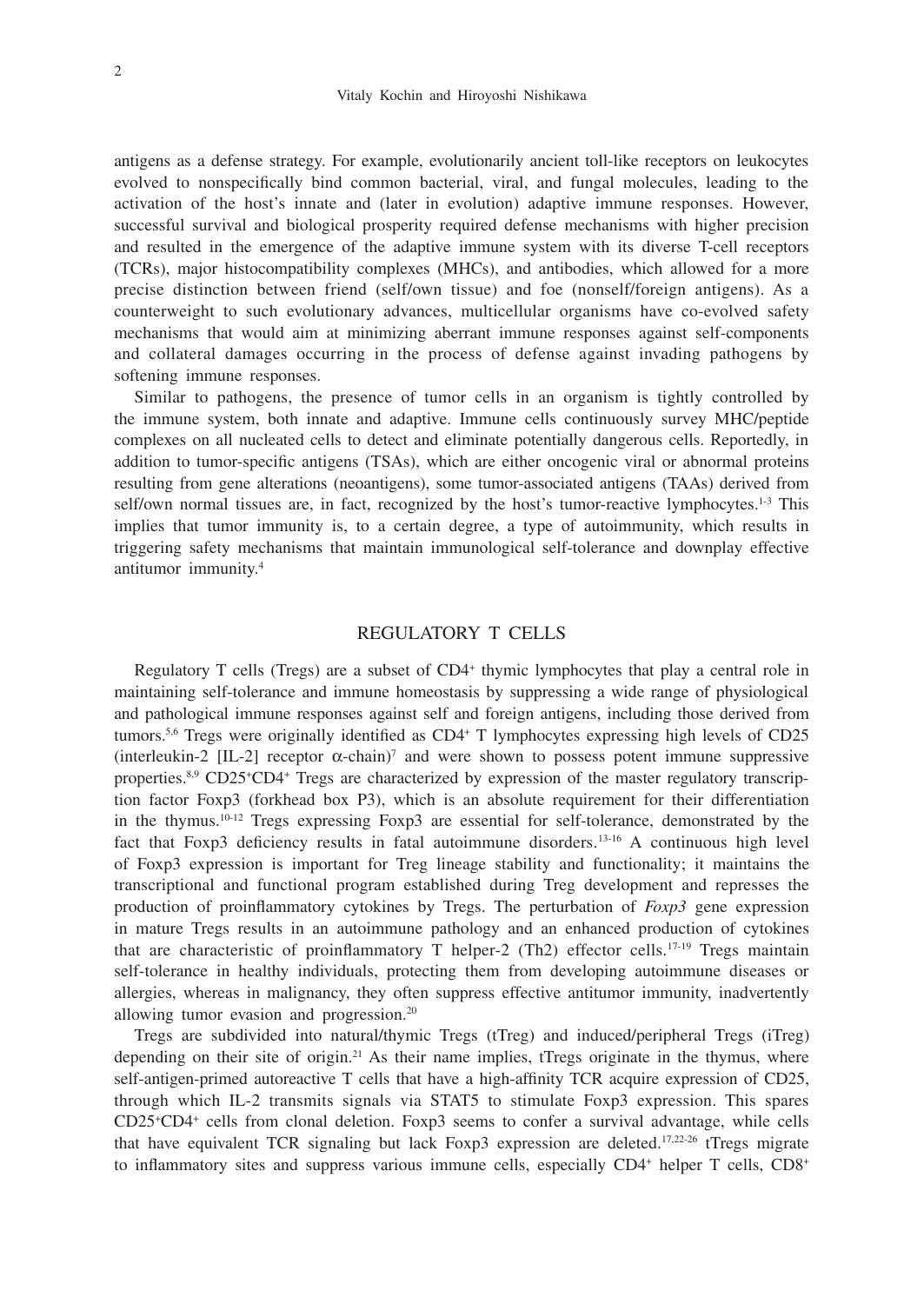cytotoxic T cells (CTLs), and CD11c<sup>+</sup> (integrin alpha L<sup>+</sup>) dendritic cells (DCs).<sup>27</sup> There are gene expression markers associated with tTregs: the transcription factors Helios, encoded by the *IKZF2* gene, and neuropilin-1, encoded by the *NRP1* gene.<sup>28-30</sup> Conversely, peripheral iTregs lack or express low levels of *IKZF2* and *NRP1* gene transcripts. The differentiation of iTregs likely occurs from conventional T cells (Tconvs) in response to nonself-antigens like allergens, food, and commensal bacteria. For example, immune tolerance to a food allergen can be induced in neonatal mice upon maternal sensitization with ovalbumin. Maternal IgG/ovalbumin immune complexes can be transferred in breast milk and presented by  $CD11c<sup>+</sup> DCs$  in the offspring, inducing ovalbumin-specific iTregs, thereby preventing food anaphylaxis, OVA-specific IgE production, and intestinal mast cell expansion.31 Transforming growth factor-β receptor (TGF-βR) signaling appears to be necessary for Foxp3 activation in CD25− CD4+ T cells.17,32,33 Naturally occurring intestinal helminths of rodents and ruminant animals exploit the generation of iTregs to inhibit host immunity during a chronic infection. For example, the roundworm *Heligmosomoides polygyrus* lives in the intestine of rodents and secretes proteins (HES antigens) that bind to TGF-βR, activating downstream signaling and inducing *de novo* Foxp3 expression in Foxp3− splenocytes. HES-induced Tregs suppress both *in vitro* effector cell proliferation and *in vivo* allergic airway inflammation.34 However, interestingly, Tregs can also be converted back to proinflammatory effector Th2 cells; during *H. polygyrus* infection, a significant proportion of Th2 cells are derived from Foxp3<sup>+</sup> T cells. Such ex-Foxp3 Th2 cells exhibit characteristic Th2 effector functions and provide immunity to *H. polygyrus*, concomitantly limiting Treg-mediated suppression.35

Although FoxP3 is a master regulatory element in Tregs, it is also expressed in other cells, particularly in humans. For example, FoxP3 is upregulated following TCR stimulation in naive T cells in humans.36 In addition to the thymic and peripheral Treg classification, a more functional subdivision is required, and we have proposed a classification of FoxP3+ T cells based on CD45RA and FoxP3 expression that reflects the pathophysiology of autoimmune and inflammatory diseases in humans<sup>26,37</sup> (Fig. 1). CD45RA is a protein tyrosine phosphatase receptor type C (CD45), encoded by the *PTPRC* gene. Its RA isoform is located on naive T cells, making it a T-cell "naivety" marker. FoxP3+ CD4+ T cells can thus be divided into three groups:

- *Fraction I*: resting, naive Tregs (CD45RA<sup>+</sup>FoxP3<sup>low</sup>CD4<sup>+</sup>). These express low levels of CD25, cytotoxic T-lymphocyte-associated protein 4 (CTLA-4) and IL-7 receptor α-chain (CD127) and are negative for the nuclear protein Ki-67, a cellular marker of proliferation. Naive Tregs have recently egressed from the thymus, have not yet been activated in the periphery, and possess weak immunosuppressive activity. Upon TCR stimulation, they proliferate and differentiate into effector Tregs.
- *Fraction II*: activated, **effector Tregs** (CD45RA– FoxP3highCD4+ ). These express high levels of CD25, CTLA-4, Ki-67, programmed cell death protein 1 (PD-1), T-cell immunoglobulin-3 (TIM-3), glucocorticoid-induced TNF receptor (GITR), the first apoptosis signal receptor (FAS), IL-10, TGF-β, and chemokine receptor 4 (CCR4), possess strong immunosuppressive activity, and are susceptible to apoptosis. They tend to increase in peripheral blood with age.
- Fraction III: non-Tregs (CD45RA–FoxP3lowCD4+). These produce inflammatory cytokines, such as IL-2, interferon-γ (IFN-γ), and/or IL-17, and are proinflammatory cells without any immune suppressive activity.

While abundant Treg infiltration into tumor microenvironment (TME) is associated with poor clinical outcomes in various types of cancers, FoxP3+ T-cell infiltration in some colorectal cancers (CRCs) is indicative of a better prognosis. The aforementioned functional classification of Tregs can explain this apparent contradiction: CRCs, which are commonly infiltrated by suppressioncompetent fraction II effector Tregs, also contain varying numbers of fraction III non-Tregs. The latter secrete inflammatory cytokines and are associated with a better prognosis for patients with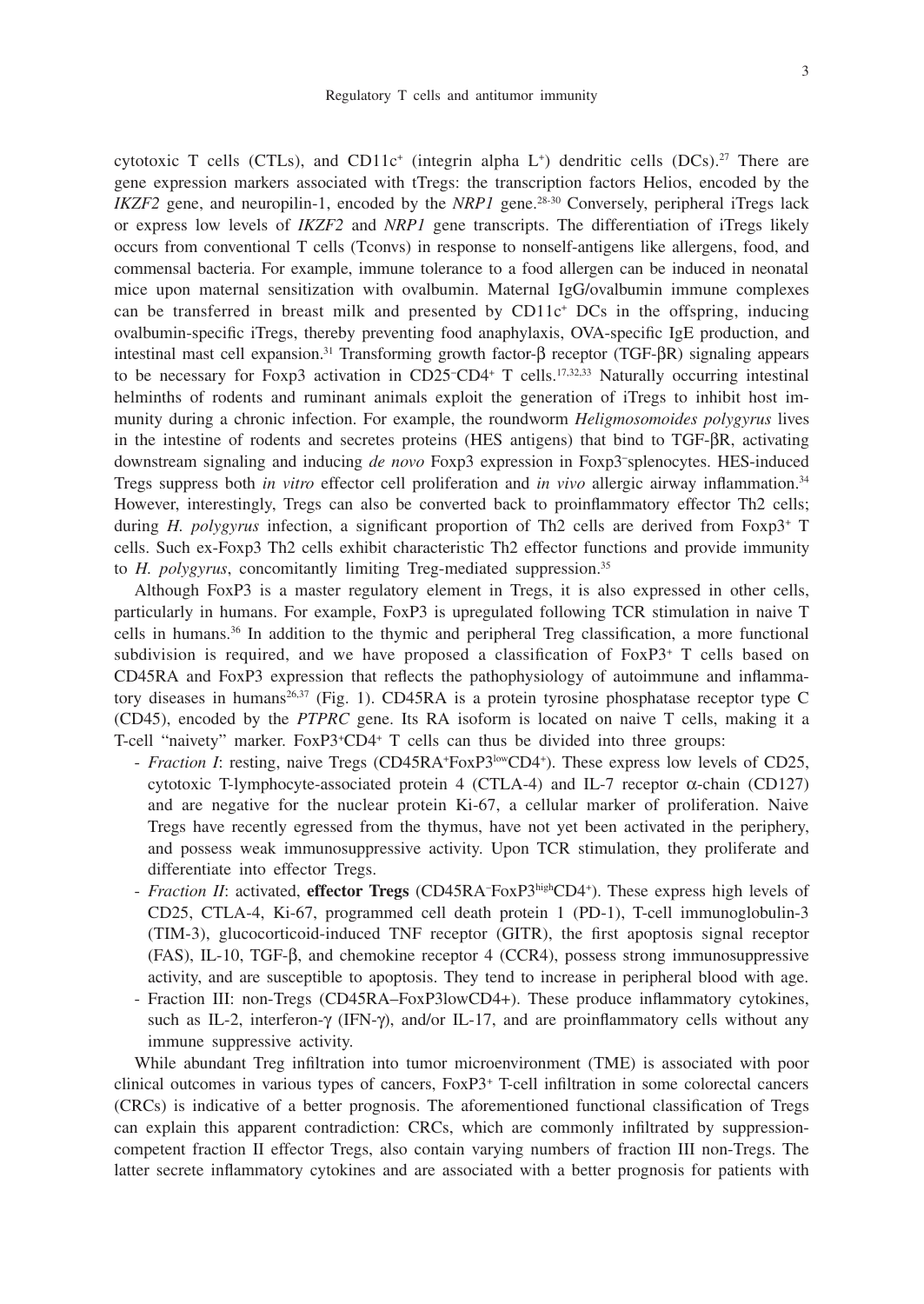

**Fig. 1 Classification of human Tregs based on CD45RA and FoxP3 expression (modified from ref. 26)** CD4+ T cells (A) are separated depending on the expression of CD45RA (T-cell naïvity marker) and FoxP3. FoxP3+ T cells are further subdivided into Fraction I (CD45RA+FoxP3lowCD4+): resting, naïve Tregs; Fraction II (CD45RA–FoxP3highCD4+): activated, effector Tregs; and Fraction III (CD45RA–FoxP3lowCD4+): non-Tregs. Upon activation, naive Tregs (Fr. I) differentiate into effector Tregs (Fr. II) that express high levels of CTLA-4, PD-1, Tim-3, and CCR4. Effector Tregs migrate to tumor sites (B), where they suppress other T cells (A). Unlike in tumor sites, effector Tregs are not dominant in the peripheral blood (C). Frequency of non-Tregs (Fr. III), which do not possess suppressive function varies depending on the type of cancer.

CRCs that are abundantly infiltrated with CD45RA– FoxP3lowCD4+ T cells.38

## MECHANISMS OF T REG-MEDIATED SUPPRESSION

Tregs mediate immune suppression by employing several mechanisms:

- Contact-dependent suppression of antigen-presenting cell (APC) maturation and as a consequence, loss of priming of CD4+ helper and CD8+ CTLs. CTLA-4 molecules are constitutively expressed by Tregs and compete with costimulatory CD28 molecules on CD4+ helper and CD8<sup>+</sup> CTLs for binding to B7 molecules (B7-1 and B7-2, also known as CD80 and CD86) on APCs, such as DCs. Sequestration of B7 molecules by CTLA-4 inhibits APC maturation. Due to a higher affinity of the binding of CTLA-4 to B7 than of CD28 to B7, Tregs outcompete the priming, activation, and proliferation of effector T cells.<sup>27,39,40</sup> - Secretion of inhibitory cytokines (IL-10, TGF-β, and IL-35) that target effector T cells,
- macrophages, and cancer-associated fibroblasts.
- Constitutive expression of CD25 molecules on Tregs enables them to bind to and consume IL-2, which is required for effector T-cell differentiation and survival.
- Expression of granzyme and perforin, which directly kill effector T cells.<sup>20</sup>
- Adenosine immunosuppressive signaling via A2A receptors on the surface of tumor-infiltrating effector lymphocytes and APCs. Tregs express the ectonucleotidases CD39 (ectonucleoside triphosphate diphosphohydrolase-1) and CD73 (ecto-5′-nucleotidase), which hydrolyze ATP, ADP, and AMP to yield adenosine. In the TME, Tregs undergo apoptosis as a result of oxidative stress generated mainly by neutrophils. Dying Tregs release large amounts of ATP into the extracellular space, where CD39 and CD73 then mediate the conversion of ATP to immunoinhibitory adenosine.<sup>41-43</sup>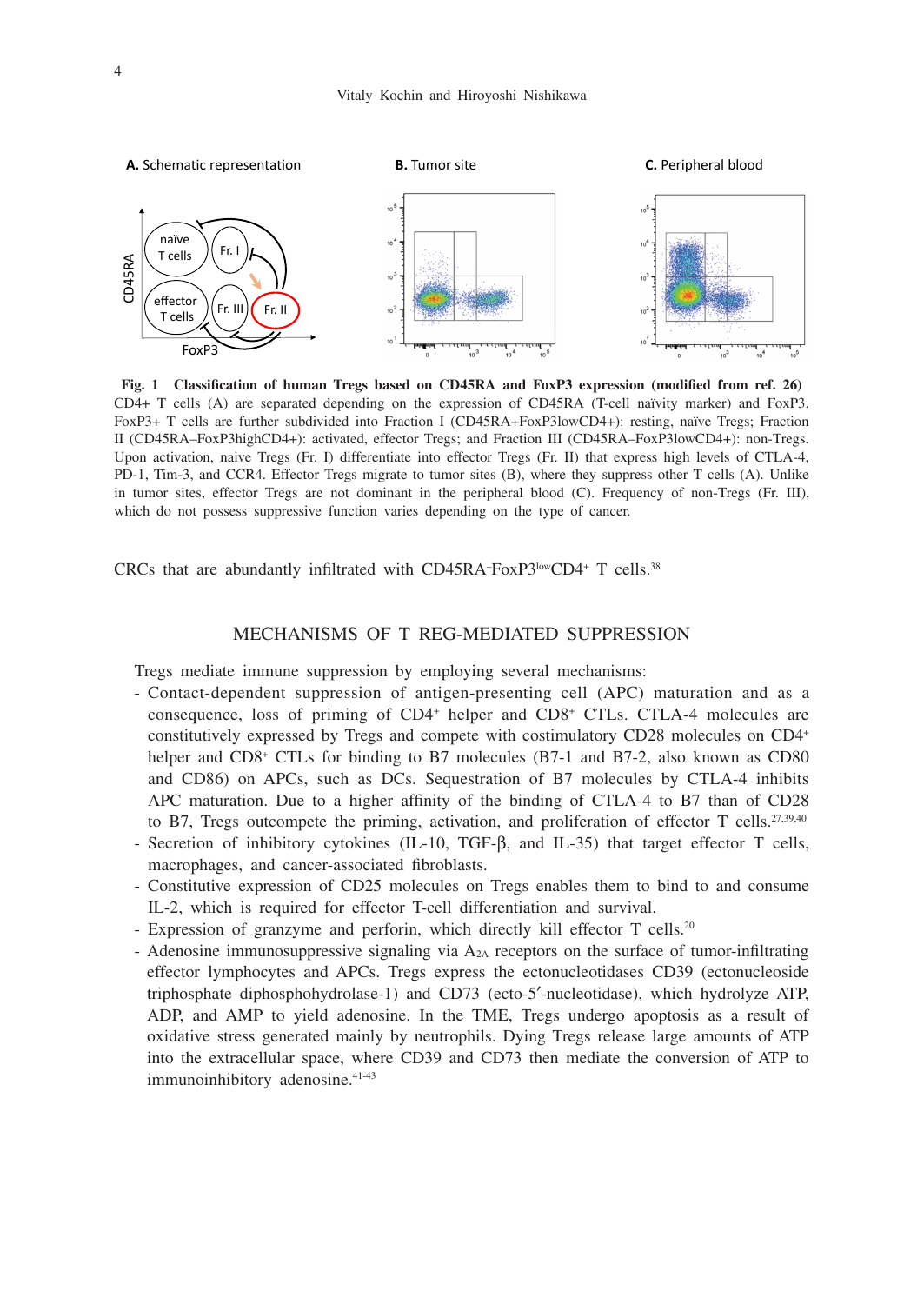## 5

## TRAFFICKING AND FUNCTIONING OF TREGS

Tregs are attracted to and accumulate in the sites of inflammation, such as the TME, by means of chemo-attraction, with the combination of chemokine ligands and their receptors varying depending on the type of cancer.<sup>26</sup> Chemokines that attract Tregs are generated by tumor cells and tumor-associated macrophages in the TME. For example, ovarian cancer cells produce the Treg-recruiting chemokine ligand 28 (CCL28) under hypoxic conditions<sup>44</sup> and  $CD8<sup>+</sup>$ tumor-infiltrating lymphocytes (TILs) produce the CCR4-binding chemokine CCL22 that attracts Tregs to the TME. Moreover, inflammation-mediated IFN-γ production by TILs upregulates the expression of indoleamine-2,3-dioxygenase (IDO) and programmed death-ligand 1 (PD-L1) in tumor cells, reinforcing their immunosuppressive effect.<sup>45</sup>

In the TME of mammary carcinoma  $FoxP3+CD25+CD4$ <sup>+</sup>, Tregs are a major source of receptor activator of nuclear factor-κB (RANK) ligand (RANKL), which stimulates RANK+ breast cancer cells to metastasize to the lung.<sup>46</sup> The presence of tumor-infiltrating Tregs is associated with invasion, metastasis, and a poor prognosis. The recruitment of Tregs to a tumor is partly dependent on CCL5 (also known as RANTES), a chemokine from mesenchymal stem cells, which acts in a paracrine manner on cancer cells. The production of CCL5 is associated with higher grades of human breast cancer and metastasis. Thus, RANKL–RANK antagonists could block the pro-metastatic effect of tumor-infiltrating Tregs.46-48 Tumor-infiltrating Tregs seem to be principally activated by self-antigens released by proliferating and dying tumor cells and presented to Tregs by immature myeloid DCs in a TGF-β dependent manner.49,50 Indeed, a number of Tregs specific for self-antigens (such as NY-ESO-1, TRAG-3, LAGE-1, gp100, TRP1, survivin, mucin-1, HER2/neu, CEA, EGFR, telomerase, and WT1) have been detected in various types of cancer in humans.<sup>26</sup>

#### EFFECTIVE ANTITUMOR IMMUNITY

Malignant cells harboring genetic alterations translate these into polypeptides with corresponding amino acid mutations. Such mutated proteins, whether they are drivers of the malignancy or passengers, are eventually degraded to peptides and presented by the antigen-processing machinery on the surface of cancer cells via MHC class I complexes, which serve as fingerprints that permit the detection and elimination of cancer cells by the immune system. The major effectors in cancer cell eradication CD8+ CTLs with cognate TCRs recognize these fingerprints when they encounter them and kill the cells. For T-cell activation, APCs in the lymph nodes must properly present the tumor antigens via MHC class I and II molecules to CD8<sup>+</sup> and CD4<sup>+</sup> lymphocytes, respectively, permitting fingerprint-specific (peptide-specific) T-cell activation, proliferation, and memory T-cell formation.<sup>51</sup> In contrast to TSAs (oncogenic viral proteins, neoantigens), which are exclusively encoded by the genome of tumor cells, TAAs are derived from wild-type self/own tissue antigens, which are subject to central tolerance. They are tolerated in most instances due to deletion of CD8+ T cells with self-reacting TCRs during their early development in the thymus. Thus, lymphocytes with weak affinity for self-peptide are spared. The low avidity of self-peptide/MHC complexes for TCRs of  $CD8<sup>+</sup>$  T cells,<sup>52</sup> as well as the instability of complexes of self-peptide with MHC on APCs prior to their exposure to T cells,<sup>53</sup> could partially explain the limited clinical responses to TAA peptide vaccination. To overcome this low avidity/immunogenicity of self-antigens, genetically engineered affinity-enhanced TCRs have been developed, in which TCR affinity is modulated using mutations in specific residues within the complementary-determining regions  $(CDRs)$ .<sup>54</sup> The substitution of just one or two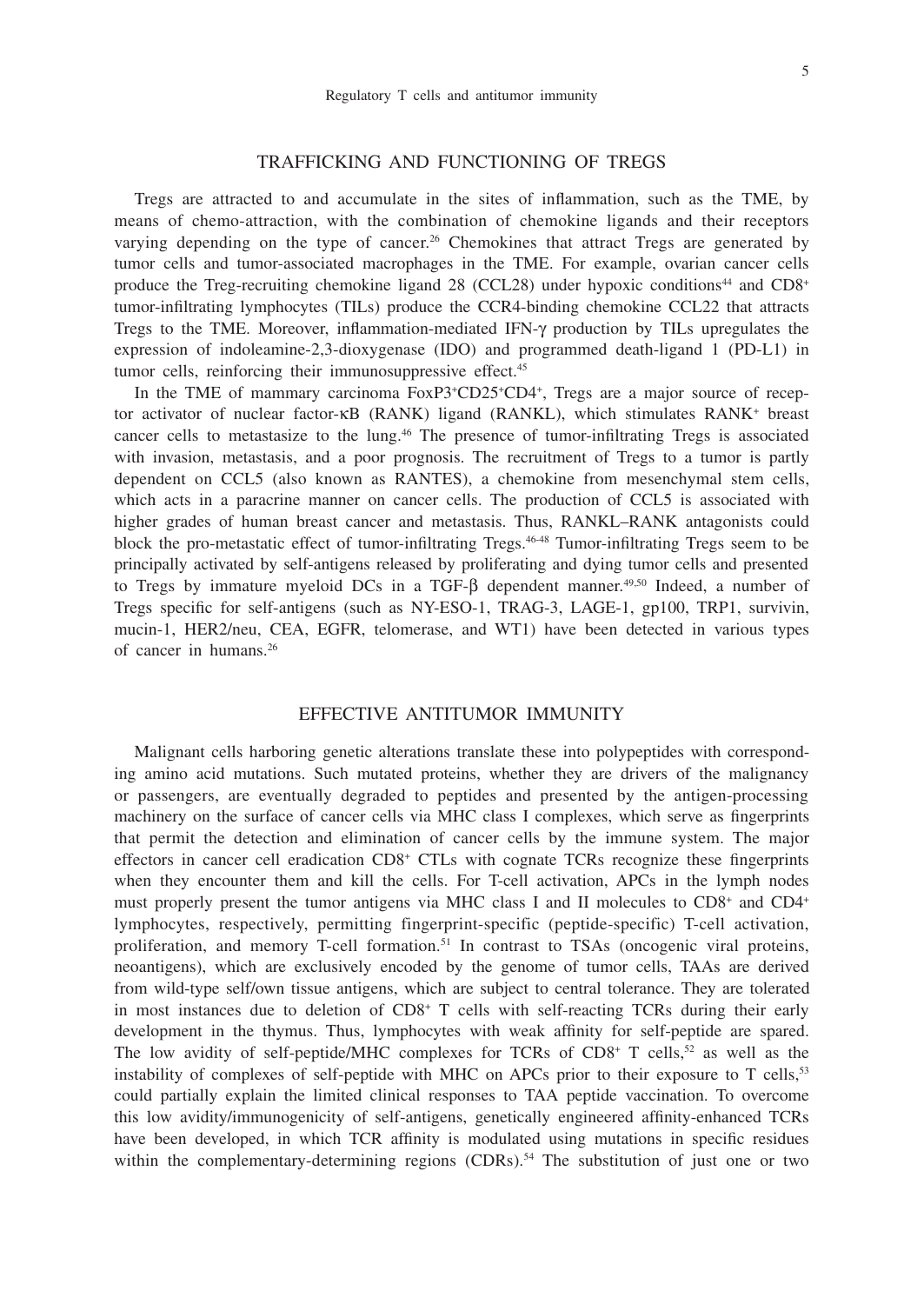amino acids within native CDRs can substantially enhance the affinity of such TCRs for peptide/ MHC complexes.<sup>55</sup> CD8<sup>+</sup> and CD4<sup>+</sup> T cells from the patient's peripheral blood are retrovirally transduced with the modified TCR, stimulated using anti-CD3 antibody and IL-2, and expanded *ex vivo* prior to adoptive cell transfer (ACT). In patients with synovial cell sarcomas and malignant melanomas, such T lymphocytes effectively recognize and kill cancer cells bearing the NY-ESO-1 peptide in the context of HLA-A\*0201,<sup>56</sup> however, unexpected cross-reactivity of the engineered TCRs against self-peptides can sometimes occur. For example, a high-affinity TCR directed to an HLA-A\*01-restricted MAGE-A3 peptide off-targeted an unrelated peptide derived from titin, which is expressed in striated muscles, causing cardiac muscle damage and death.57,58

Cancer cells are often characterized by epigenetic re-activation of cancer/testis (CT) genes,<sup>59</sup> the expression of which is normally limited to immune privileged sites, mostly immature germ cells of the testis (spermatogonia), fetal ovary (oogonia), and placenta (trophoblasts). To date, over 150 CT protein antigens have been identified (http://www.cta.lncc.br). Both mesenchymal stem cells (MSCs) and primordial germ cells are derived from embryonic epiblast and have activated CT genes, which are downregulated later in development as MSCs differentiate (into osteo-, chondro-, myo-, and adipocytes). Thus, CT genes are essential for embryonic development and multipotent stromal cell maintenance. CT genes are expressed in MSCs from various tissues,<sup>60</sup> also suggesting that cancer stem-like cells  $(CSCs)$  in tumors would express them.<sup>61,62</sup> CSCs possess stem cell properties that favor tumor maintenance, proliferation, and metastasis.<sup>63-65</sup> They represent a minor subpopulation with greater tumor-initiating, self-renewal, and differentiation abilities. CSCs are resistant to standard chemo-, radio-, and molecular targeting therapies, making their eradication critical for the cancer to be cured. CTLs can recognize CSCs in an antigen-specific manner because they express various TAAs and CT antigens.<sup>66-68</sup>

Interestingly, CT genes and other TAAs are expressed in medullary thymic epithelial cells for the induction of central tolerance. $69,70$  Nonetheless, peptides derived from CT genes, including NY-ESO-1 and MAGE family genes, are able to elicit spontaneous humoral and cellular immune responses in patients with cancer.71,72 CT antigens specifically expressed in CSCs (BORIS and DNAJB8) and their MHC-restricted epitopes have been identified and shown to induce CD8+ T-cell responses,73-75 but non-CT TAAs that are exclusively expressed in CSCs, have also been identified. For example, ankyrin repeat and SOCS box protein 4 (ASB4), a CSC-specific TAA, elicited CTL responses to CSCs, but not to non-CSCs in CRC. Moreover, adoptively transferred CTLs specific for the HLA-A\*2402-restricted ASB4 epitope infiltrated implanted tumors and efficiently prevented tumor growth in a mouse model. CD8+ T cells of patients with CRC are not immunologically tolerant to ASB4 antigen because stimulation with the peptide elicited specific T-cell responses.76 Another CSC-specific antigen, CD133, which is also used as a marker for CSC isolation, was shown to be efficiently recognized by CTLs in an HLA-A\*0201-restricted manner in glioblastoma multiforme. Finally, studies on mouse models have demonstrated immunogenicity in the absence of autoimmune damage, supporting the use of CD133-epitope vaccines to target CSCs.<sup>77</sup>

Various CT antigens, as well as self-peptides derived from TAAs, have been extensively used in cancer vaccine formulations in numerous clinical trials.<sup>78-81</sup> A recent proof-of-principle study showed that tumor-reactive CD8<sup>+</sup> effector T cells can be generated in vitro by exposure to CT antigens induced by DNA demethylation in autologous CD4+ T helper cells. Upon treatment with a DNA-demethylating agent, CD4+ T-cells express various CT antigens and function as APCs for autologous CTLs. In a phase I trial, 3 of the 25 patients with glioblastoma multiforme showed stable tumor regression.<sup>82</sup> However, in general, despite the reliable induction of T-cell responses, vaccination approaches, so far, have had limited success in inducing objective tumor regression, with only some of the treated patients experiencing clinical benefits from vaccination.<sup>83,84</sup> In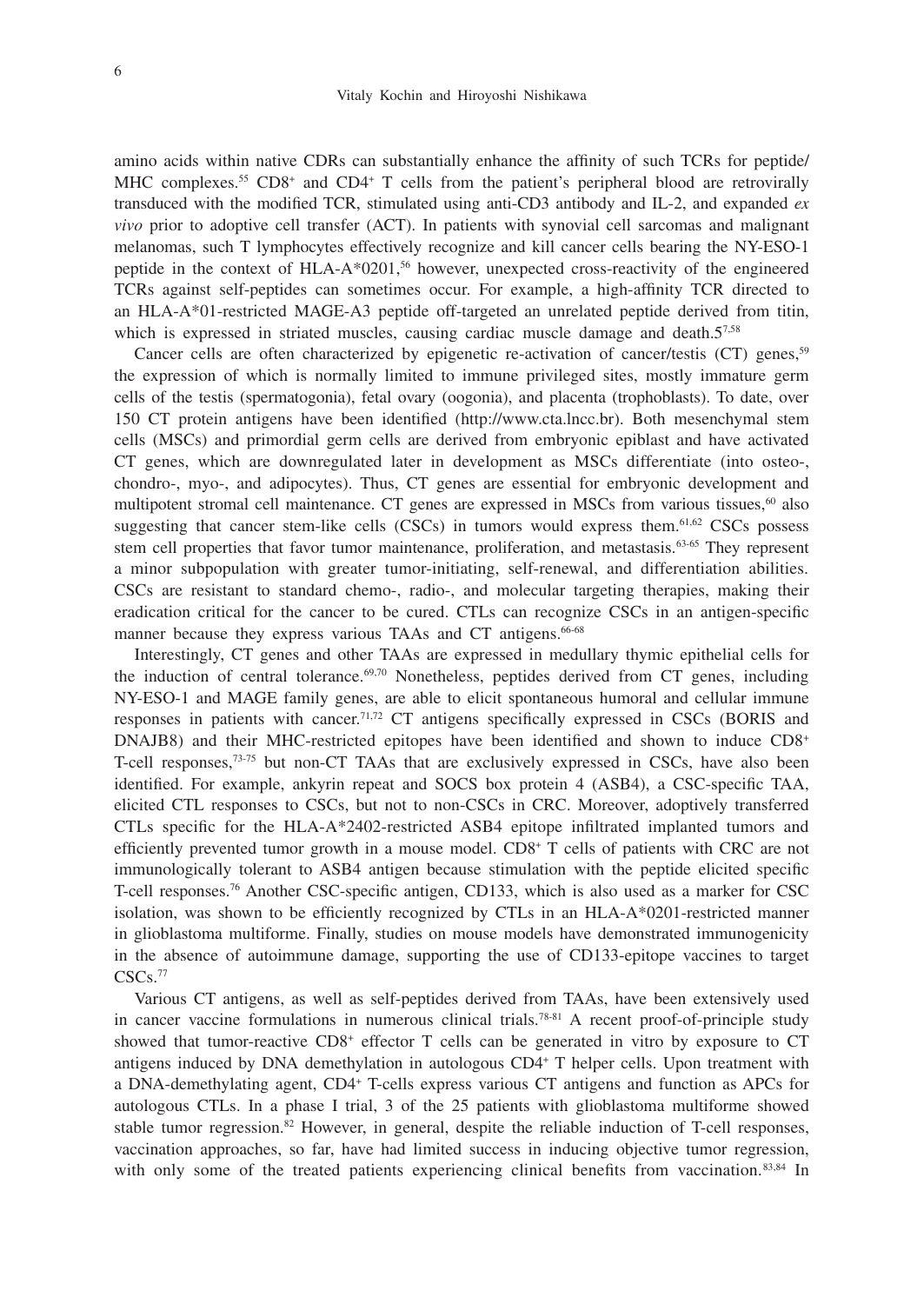addition to the approaches briefly described above, a number of vaccination immunotherapy strategies and vaccine delivery methods have been explored for their cancer targeting ability, including short/long peptide and protein vaccines, DNA and RNA vaccines, DC vaccines, numerous adjuvants, autologous/heterologous tumor cell lysate vaccines, and ACT of *ex vivo* expanded TAA-specific CTLs or T cells expressing chimeric antigen receptor. These approaches have been described in detail elsewhere.<sup>85,86</sup>

Conversely, peptide antigens bearing somatic mutations or novel, previously untranslated amino acid sequences (neoantigens) have been considered very promising targets because they are specific to tumor cells. During the development of central tolerance in the thymus, neoantigens are absent and therefore remain "unknown" to the immune system. This renders them highly immunogenic when they are encountered by  $T$  cells bearing cognate  $TCRs$ <sup>87</sup> However, neoantigens are highly patient-specific and are not shared among different tumors. Furthermore, the methods for their systematic discovery and evaluation are rather cumbersome; therefore, this approach is far from routine at present.

## SUPPRESSION OF EFFECTIVE ANTITUMOR IMMUNITY BY TREGS

To avoid immune attacks, cancer cells acquire resistance and escape mechanisms for the immune system by selecting less immunogenic cells and establishing an immunosuppressive environment, permitting them to eventually develop into clinically apparent cancers. In cancer tissues, the immunosuppressive network, comprising immune suppressive cytokines, molecules, and cells, including Tregs, inhibits effective antitumor immunity, including that induced by the abovementioned vaccination approaches, which allows the cancer to progress.26,88,89 In a subset of patients, an active immune response, including the infiltration of tumor sites with CD8<sup>+</sup> T cells, is detected. Nevertheless, such tumors often remain protected from immunological attacks, suggesting they can restrain an effective antitumor immune response, and Tregs seem to significantly suppress effective antitumor immune responses.<sup>89</sup> Analogous to the Treg-mediated suppression of immune responses to pathogens, in which the ratio of Treg and effector T cells can determine the outcome of an infection, $35$  the number of Tregs infiltrating a tumor and the concomitant decrease in the CTL/Treg ratio are associated with a poor prognosis in multiple cancers.<sup>90</sup> Unlike in conventional effector or memory CD4+ T cells, the TCR repertoire of thymus-derived Tregs is skewed toward self-antigens, implying that Tregs in vivo are constantly being activated and easily recognize TAAs, including those used for vaccination.<sup>91,92</sup> In fact, MAGE-A3 peptide vaccination results in the induction of Tregs, which suppress effector T-cell responses.93 Conversely, the depletion of CD25<sup>+</sup>CD4<sup>+</sup> Tregs derived from patients' peripheral blood results in the induction of NY-ESO-1-specific effector CD4<sup>+</sup> Th1 responses.<sup>94</sup> This implies that the activation of T cells, which possess TCRs that are capable of reacting with self-TAAs, is strictly controlled by Tregs. Thus, Tregs have been the focus of extensive research aimed at curbing their effects on antitumor immunity and immunotherapy.

## APPROACHES TO OVERCOME TREG-MEDIATED SUPPRESSION

The blockade of immune checkpoint molecules such as CTLA-4 and PD-1, using monoclonal antibodies has proved to be effective even in patients with advanced cancers.26 CTLA-4 is regarded as a leading checkpoint inhibitor because it restrains autoreactive T cells at an earlier stage than PD-1. Unlike Tregs, which constitutively express CTLA-4 in their resting state,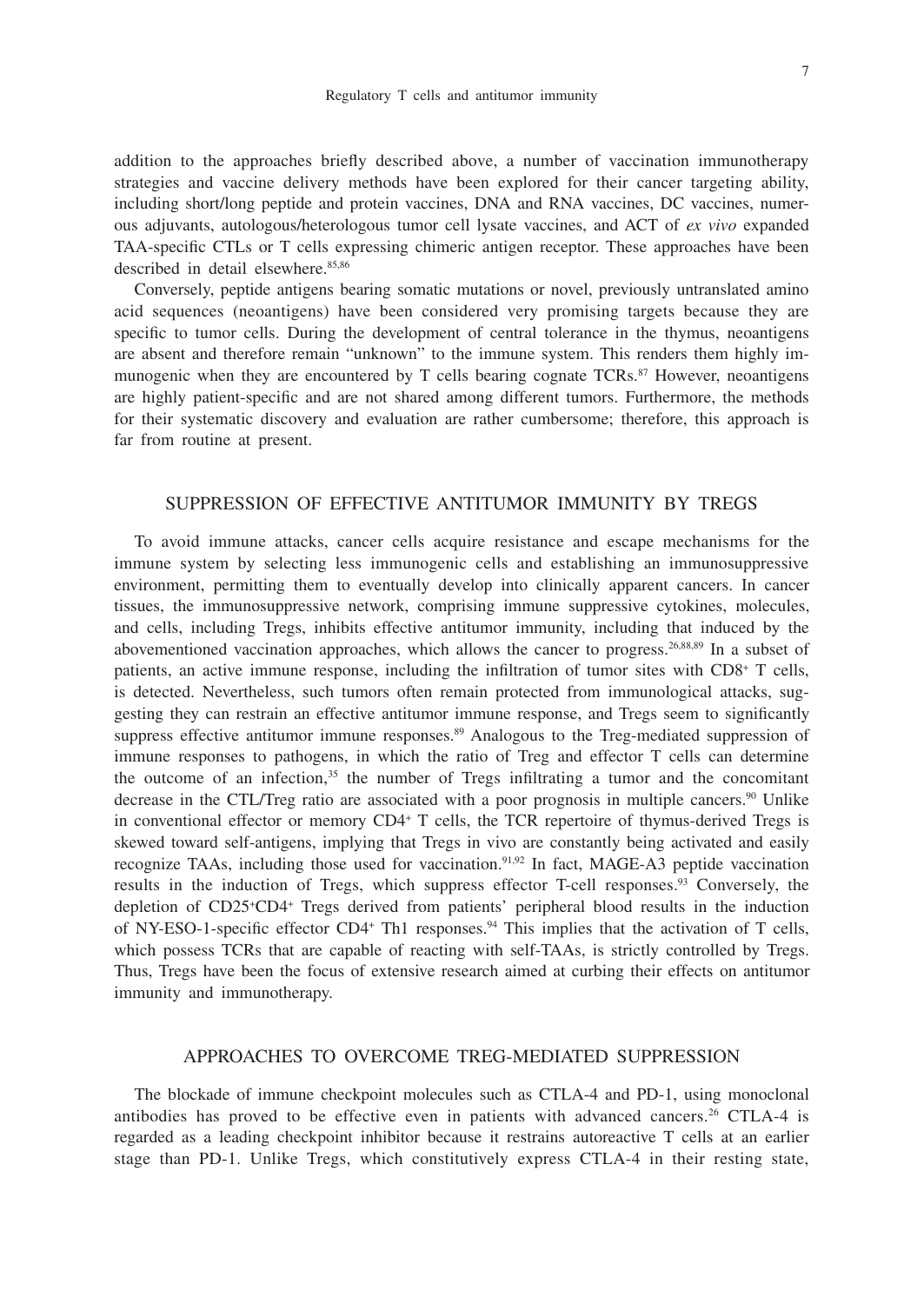conventional T cells begin expressing CTLA-4 once they are activated.<sup>95</sup> The administration of the anti-CTLA-4 mAb ipilimumab causes therapeutic tumor rejection,<sup>96</sup> possibly mediated through the inhibition of signaling between B7 and CTLA-4, thereby releasing brakes on conventional T cells<sup>97</sup> (Fig. 2). The crystal structure analysis of the anti-CTLA-4 mAbs ipilimumab and tremelimumab and B7 showed that they all share the same binding site on CTLA-4.98 However, recent animal studies using an anti-CTLA-4 mAb lacking antibody-dependent cell-mediated cytotoxicity (ADCC) activity because of an altered Fc receptor function have shown that the antitumor activity of the mAbs is mainly due to the depletion of Tregs in TME, rather than because of the disinhibition of conventional T cells.<sup>99-102</sup> Furthermore, Du, et al reported that anti-B7 antibodies that block CD4+ T-cell activation and *de novo* CD8+ T-cell priming in lymphoid organs do not have a negative impact on the immunotherapeutic effect of ipilimumab, possibly because such tumor rejection is independent of co-inhibitory signal blockade and is caused by Fc receptor-dependent Treg depletion.<sup>103</sup>

Another frequently targeted checkpoint molecule PD-1, is mainly expressed on activated CD4+ and CD8+ lymphocytes and B cells and interacts with the B7-family member ligands PD-L1 and PD-L2. PD-L1 is expressed by APCs and tumor cells, as well as by T and B cells, upon the activation of TCR and BCR signaling, respectively, whereas PD-L2 expression is restricted to APCs, such as DCs and certain tumors. The engagement of PD-1 on T cells by PD-L1 considerably inhibits TCR-mediated proliferation and cytokine production by CD4+ T cells.104 In T cells, the PD-1/PD-L1 complex can directly recruit the SH1 and SH2-domain-containing protein tyrosine phosphatases Shp1 and Shp2 to PD-1's immunoreceptor tyrosine-based inhibitory (ITIM) and immunoreceptor tyrosine-based switch (ITSM) motifs. These phosphatases, particularly Shp2, inhibit ZAP70 and PI3K signaling, terminating the downstream ERK and PKCθ pathways.105,106 Indirectly, the interaction of PD-1 and PD-L1 induces the transcription of E3-ubiquitin ligases (c-CBL, CBL-b, and ITCH), which cause the polyubiquitination of CD3ζ-chains, impairing their phosphorylation and association with ZAP70.107 PI3K is ubiquitinated by E3-ligases and is also degraded.108 All this leads to the removal of TCRs from the cell surface, preventing TAA recognition, and results in T-cell dysfuntion.109-111 Another mechanism of PD-1/PD-L-mediated suppression of T-cell activity has also been recently elucidated. The inhibition of T-cell activity is achieved by interfering with the CD28/B7-costimulatory signaling pathway, similar to CTLA-4. While CTLA-4 competitively deprives CD28 of its ligand by mechanistically binding B7 molecules (extracellular sequestration), the interaction between PD-1 and PD-L1 causes the inhibition of a series of intracellular signaling pathways in the effector T cells, leading to the downregulation of CD28 signaling (Fig. 2). Specifically, the PD-1/PD-L1 interaction was shown to induce Lck-mediated tyrosine phosphorylation on the PD-1 cytoplasmic tail, followed by the binding of Shp2, but not Shp1, to these phosphoresidues. Shp2 then interacts with CD28 and rapidly dephosphorylates it, thereby inactivating CD28 signaling.<sup>112,113</sup> Therefore, PD-1 is a potent inhibitor of T-cell activation. Monoclonal antibodies against PD-1 (nivolumab and pembrolizumab) and anti-PD-L1 mAbs (atezolizumab, avelumab, and durvalumab) have been approved and are currently in clinical use for the treatment of various types of cancer.<sup>114</sup>

Although both immune checkpoints were shown to converge in their control of the CD28/B7 interaction,113 CTLA-4 and PD-1 inhibition results in distinct responses; while PD-1 blockade predominantly induces the expansion of tumor-specific CD8+ TILs, CTLA-4 inhibition induces the expansion of an ICOS<sup>+</sup> (inducible T-cell costimulatory, or CD278) Th1-like CD4<sup>+</sup> effector and CD8+ T cells.115

Other molecules predominantly expressed by Tregs that affect their functions and activities are also the subject of extensive research as possible therapeutic targets.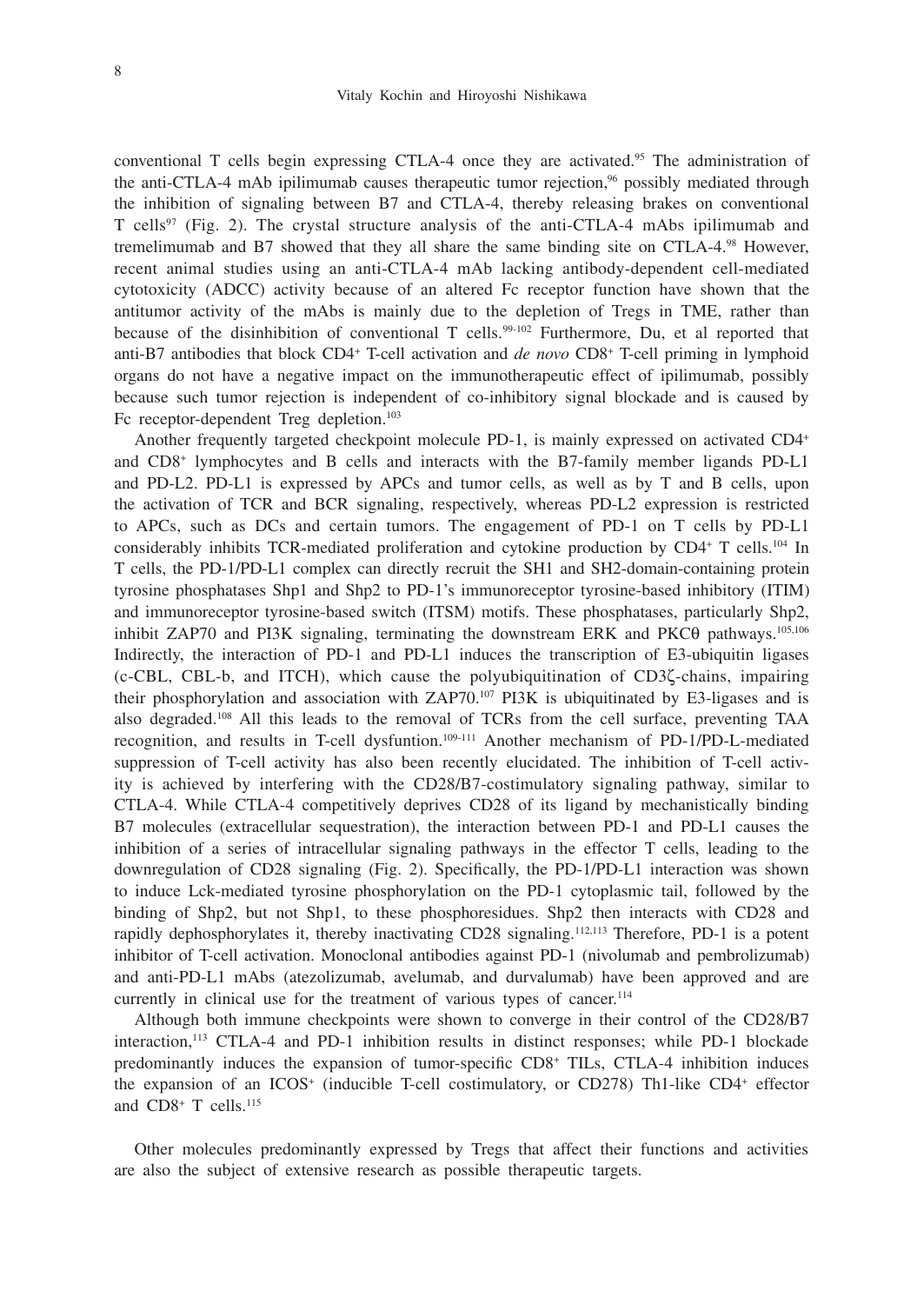

**Fig. 2 Overcoming Treg-mediated suppression. Proposed molecular mechanisms of immune checkpoint blockades**

An anti-CTLA-4 antibody prevents interaction between CTLA-4 and B7, permitting the CD28/B7 interaction and CTL activation. At the same time, Tregs in tumor tissues are depleted by ADCC: Fc-receptor (FcγRIII) on natural killer (NK) cells and/or macrophages (Mφ) binds to the Fc portion of the anti-CTLA-4 antibody, which results in the release of cytotoxic factors (perforin, granzyme) and cellular lysis. Contrary to Tregs, which constitutively express CTLA-4, effector T cells begin expressing CTLA-4 upon activation, thereby preparing to dampen its own activity in order to diminish the damage to self-components. Thus, administered anti-CTLA-4 antibody would meddle with this natural precaution mechanism and sustain the activated status of CTLs. Needless to say, such sustained activation comes at the expense of autoimmune adverse effects. Anti-PD-1 and anti-PD-L1 antibodies prevent the PD-1/PD-L1 interaction and disturb its intracellular signaling, which eventually leads to the preservation of TCR and CD28 signaling pathways crucial for the effective CTL activation (see details in the text).

**OX40 (CD134)** is a member of the tumor necrosis factor (TNF) receptor superfamily and is mainly expressed by activated CD4<sup>+</sup> and CD8<sup>+</sup> T cells. In humans, tumor-infiltrating Tregs show higher OX40 expression than peripheral Tregs. Upon the activation of TCRs on TILs, OX40 is transiently expressed to transmit a potent costimulatory signal when it is bound to OX40L. Thus, OX40 blockade would inhibit undesirable inflammation and autoimmunity, whereas OX40 agonists would augment antitumor immunity.116 The activation of OX40 reduces the suppressive effects of Tregs, while simultaneously, the presence of OX40+ TILs is indicative of a favorable prognosis.117,118 Further analyses in humans are warranted to determine the optimal method for its clinical applications.

**Glucocorticoid-induced TNF receptor (GITR)** is an immune costimulatory molecule that is upregulated in lymphocytes upon T-cell activation. GITR is constitutively expressed by Tregs; however, TILs show higher expression of GITR than peripheral lymphocytes. The activation of GITR signaling by its ligand, which is expressed by APCs and endothelial cells, reveals its role as an immune activator.<sup>119</sup> GITRL directly activates effector CD8<sup>+</sup> T cells in the TME, resulting in tumor rejection. Furthermore, when GITR stimulation was combined with TAA DNA vaccination, antigen-specific CD8+ T cells became refractory to suppression by Tregs, in contrast to CD8+ T cells that were induced without GITR signaling.120 Thus, anti-GITR agonistic mAbs would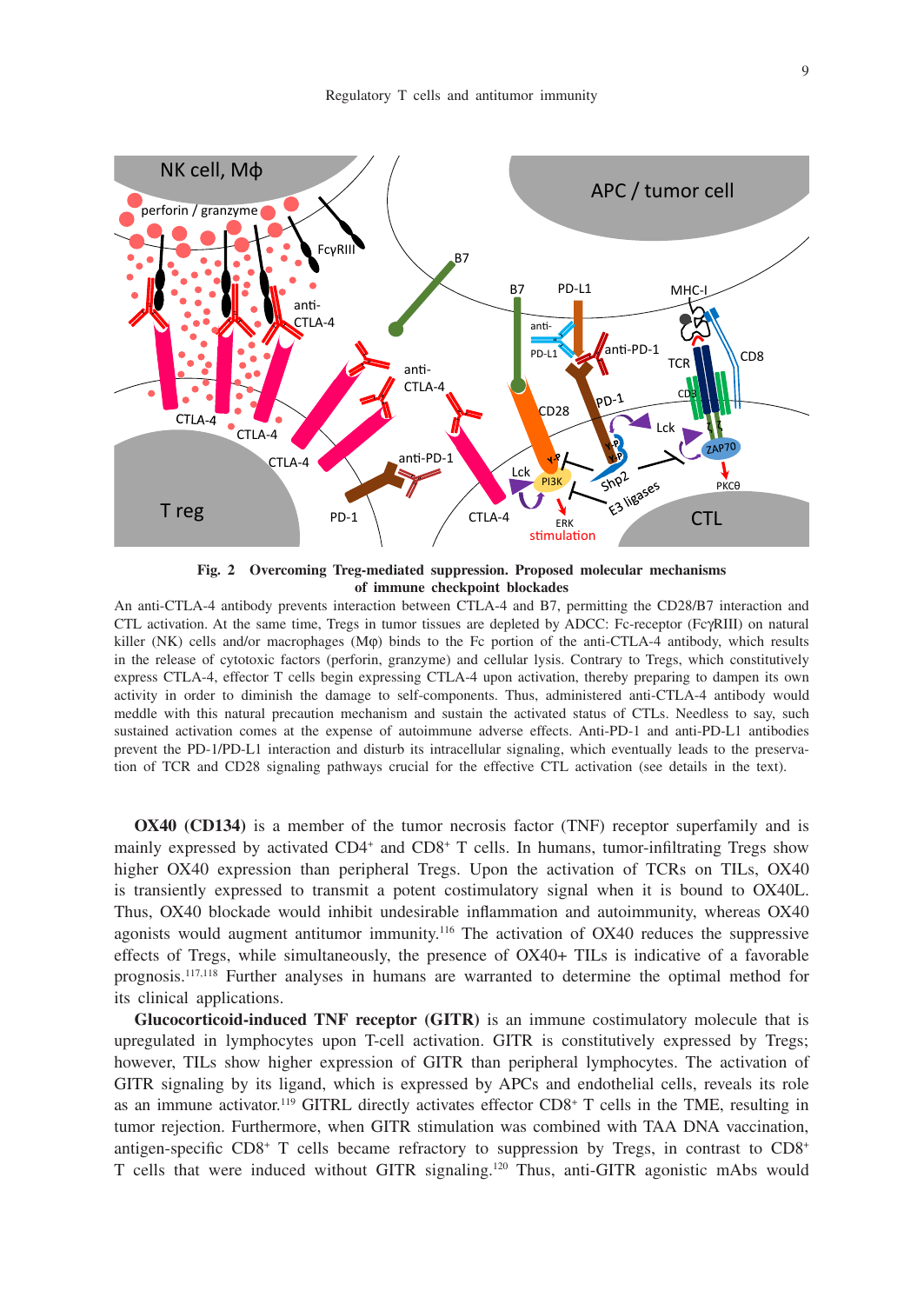function by increasing the effector CTL/Treg ratio.<sup>26</sup>

**T-cell immunoreceptor with Ig and ITIM domains (TIGIT)** is a member of the CD28 family of receptors and is a novel immune checkpoint molecule. CD8<sup>+</sup> TILs often co-express TIGIT and PD-1. TIGIT was first identified and characterized as a suppressor of CD4+ T-cell priming and autoimmunity. It suppresses T-cell activation by promoting the generation of mature immunoregulatory DCs, limiting natural killer (NK)-cell cytotoxicity, and enhancing the suppressive activity of Tregs. In a mouse model, the co-inhibition of TIGIT and PD-L1 was necessary to cause the rejection of large established tumors in a CD8+ T-cell-dependent manner and to confer antigen-specific immunity against tumor re-challenge. Along with PD-1/PD-L1, TIGIT suppresses the effector function of CD8<sup>+</sup> TILs within the TME.<sup>121</sup> Tregs and NK cells demonstrated high levels of TIGIT expression,122 and CD112 and CD155 are the TIGIT ligands expressed by APCs, T lymphocytes, and tumor cells.<sup>123</sup> TIGIT<sup>+</sup> Tregs have been shown to be more suppressive and to inhibit the differentiation and responses of Th1 and Th17 lymphocytes.<sup>95,124</sup> Thus, TIGIT is another potential candidate for use in cancer immunotherapy, alone or in combination with PD-1/ PD-L1 inhibition.

**Lymphocyte activation gene (LAG-3)** is a CD4 homologue in terms of both structure and function; however, its affinity for MHC class II molecules is even higher than that of CD4 and it is upregulated after T-cell activation.125 LAG-3 inhibition on Tregs abrogates their suppressive function<sup>126</sup> and CD25<sup>high</sup>FoxP3<sup>+</sup>CD4<sup>+</sup> Tregs with high LAG-3 expression accumulate at tumor sites and in the peripheral blood of patients with cancer patients.127 In advanced cancer, intratumoral Tregs express even higher levels of LAG-3, along with CTLA-4 and PD-1, than Tregs in adjacent tissues and peripheral blood.128 Thus, LAG-3 seems to define the activation status of Tregs with greater immunosuppressive functions. LAG-3 blockade by mAbs would thus interfere with MHC class II interaction and impair Treg functionality.129

**T cell immunoglobulin-3 (Tim-3)**, initially identified as a cell surface molecule on IFN-γproducing CD4+ Th1 and CD8+ CTLs, has also been detected on Tregs and on innate immune cells (DCs, NK cells, myeloid-derived suppressor cells, and monocytes),130 in all of which it negatively regulates immune responses and promotes tolerance. Studies on Tim-3-deficient mice have shown that Tim-3 is required for the induction of antigen-specific tolerance and that its blockade results in the development of autoimmunity.131,132 In chronic viral infections and cancer, Tim-3 and PD-1 are markers of dysfunctional, so-called exhausted antigen-specific CD8+ T cells with severely impaired proinflammatory cytokine (IL-2, TNF-α, and IFN-γ) production. FoxP3<sup>+</sup>CD4<sup>+</sup>Tim-3<sup>+</sup> Tregs, which are enriched in inflammatory sites, have greater suppressive properties than their Tim-3– counterparts. They also co-express higher levels of other suppressive components as well (LAG-3, CTLA-4, PD-1, IL-10, FoxP3, granzyme, and perforin).133 Thus, Tim-3 blockade with mAbs would affect multiple cell types, resulting in nonspecific immune responses.130

**Chemokine receptor CCR4** has been shown to be specifically expressed by a subset of terminally differentiated, predominantly tumor-infiltrating, and highly immunosuppressive CD45RA−FoxP3highCD4+ Tregs in patients with malignant melanoma. Mogamulizumab is a humanized IgG1 mAb that targets CCR4 and efficiently depletes CCR4+ Tregs in adult T-cell leukemia-lymphoma patients, resulting in the induction of  $CD4<sup>+</sup>$  and  $CD8<sup>+</sup>$  effector T cells specific for the CT antigen NY-ESO-1. Currently, multiple clinical trials are underway, either using mogamulizumab as a monotherapy or in combination with PD-1/PD-L1 inhibition or the costimulatory agonistic anti-4-1-BB mAb.26,134,135

**Interleukin-2 receptor (IL-2R)** binds and responds to IL-2 binding. Low affinity dimeric IL-2R comprises two subunits, IL-2Rβ (CD122) and IL-2Rγc (CD132), whereas high-affinity trimeric IL-2R also includes an IL-2Rα (CD25) subunit. High-affinity IL-2R is constitutively expressed on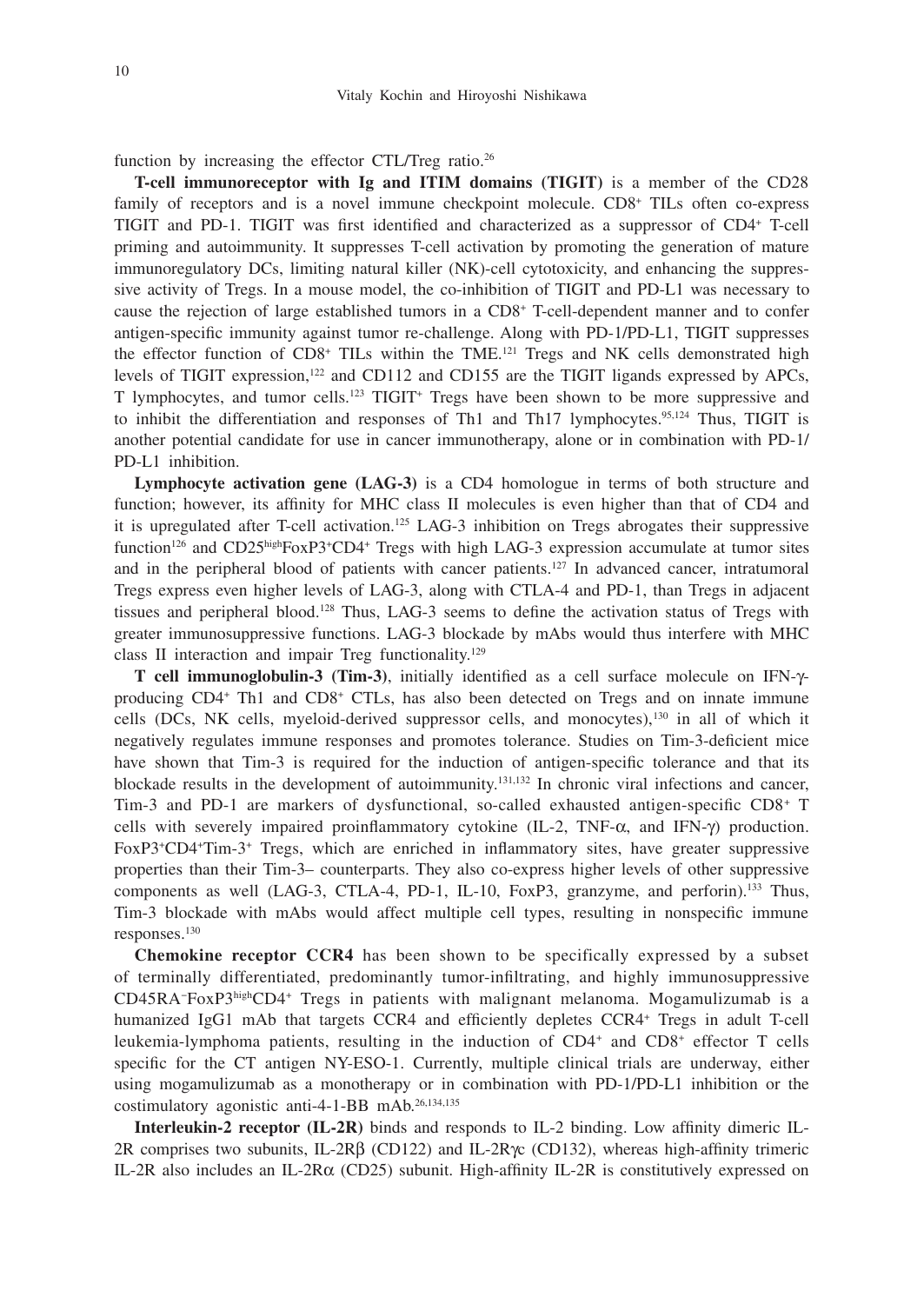the cell surface of Tregs. IL-2R signaling involves the activation of the intracellular JAK-STAT, MAPK, and PI3K pathways, resulting in functional T-cell activation. IL-2R agonists have been developed to potentiate IL-2 antitumor effects in malignant melanomas and breast and lung cancers,119 but these would also activate Tregs. As an opposite approach, the specific depletion of Tregs using mAbs targeting the IL-2R $\alpha$  (CD25) subunit has also been used. Daclizumab is a humanized IgG1 mAb that targets CD25, but owing to its dual CTL and Treg-depleting effects, its use in anticancer therapy have yielded mixed results.26 In March 2018, it was withdrawn from the market after reports that it caused encephalitis. However, another anti-CD25 mAb, basiliximab, is employed as an immunosuppressant to prevent immediate transplant rejection.

**Cyclophosphamide** is an alkylating chemotherapeutic agent used to treat cancers and autoimmune diseases. Its metabolite causes inter- and intrastrand crosslinks to form in cellular DNA, leading to apoptosis.<sup>136</sup> In clinical trials, it has been used in low doses<sup>81</sup> in combination with a multipeptide cancer vaccine to deplete Tregs in patients with advanced renal cancer<sup>78</sup> and in combination with the receptor tyrosine kinase inhibitor sunitinib.26

**Adenosine A2A receptor (A2AR)** is one of the four subtypes of adenosine receptors (A1R, A2AR, A2BR, and A3R) that belong to the G protein-coupled receptor family. Adenosine signaling via A2AR activates adenylate cyclase, which uses intracellular ATP to synthesize cAMP. In the TME, higher concentrations of adenosine positively affect the recruitment, presence, and immunosuppressive function of Tregs, whereas the function of effector cells (CTLs, macrophages, APCs, NK, and neutrophils) is reduced. CD73 is widely expressed in tissues and significantly contributes to free adenosine production. Thus, both A2AR and CD73 antagonists have been developed to inhibit the adenosine signaling pathway in the TME.<sup>43,119</sup>

**Indoleamine 2,3-dioxygenase (IDO)** is an intracellular tryptophan-catabolizing enzyme that initiates the degradation of tryptophan to kynurenine metabolites. IDO is expressed in normal cells (endothelial cells in the placenta, lung, and female genital tract; mesenchymal stromal cells; fibroblasts; myeloid-derived APCs; mature DCs; and macrophages) and in various tumor cells.<sup>137</sup> IDO was originally described as contributing to peripheral tolerance and immunosuppression in pregnancy; in mice, the inhibition of IDO with 1-methyl-tryptophan causes the T-cell-mediated rejection of embryos in early pregnancy.138 Through the action of kynurenine metabolites, IDO promotes the differentiation and activity of Tregs, whereas tryptophan depletion suppresses CD8+ T-cell and NK-cell proliferation and induces their apoptosis. Along with PD-1/PD-L1 immunosuppression, IDO is one of the endogenous pathways used by cancer cells to induce tolerance to tumor antigens, which significantly contributes to an immunosuppressive TME.<sup>137</sup> Thus, IDO inhibitors are being investigated as potential therapeutic targets for the restoration of antitumor immunity. In clinical trials, at least two IDO inhibitors, indoximod (D-isomer of 1-methyl-tryptophan) and epacadostat, were reportedly effective when used in combination with various immune checkpoint inhibitors (ICIs) and are being clinically tested.<sup>119</sup>

#### **CONCLUSION**

Considering that the Treg-mediated suppression of immune responses against antigens derived from ubiquitously expressed proteins results in an irreversible anergic state in CTLs but not in nonself-reactive  $T$  cells,<sup>139</sup> it may be necessary to combine both Treg attenuation and effector T-cell activation strategies for the successful immunotherapy of cancers with low levels of neoantigen. Therefore, while patients with highly immunogenic tumors harboring a large number of neoantigens can respond to monotherapy with ICIs, those with tumors harboring few neoantigens would benefit from combination therapy. Moreover, effector T-cell activation approaches should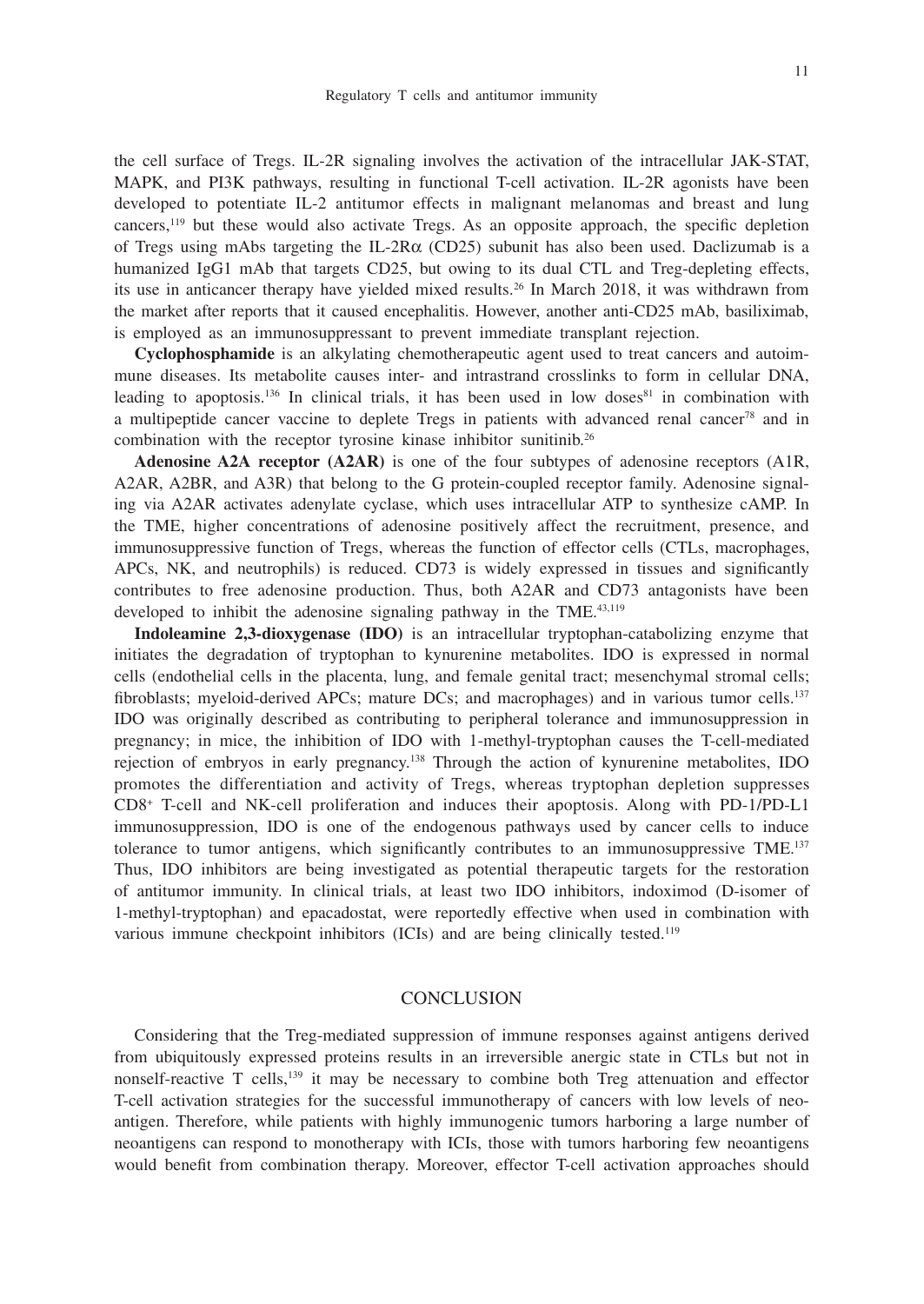be mechanistically optimized in the light of cancer vaccine experience. For example, vaccination with peptide epitopes of an exact length, which does not require intracellular processing by APCs, induces a temporary CTL response. Such peptides would externally bind to the corresponding MHC class I molecules on all nucleated cells, and at a high concentration, the injected peptides would occupy the corresponding MHC molecules on cells other than APCs (such as fibroblasts). In the absence of costimulatory signals, this would tolerize T-cell induction. $86,140-142$ 

Although neoantigens are very patient-specific, the use of personal neoantigen vaccines is one of the promising immunotherapeutic approaches. Recent advances and the availability of massively parallel sequencing for the detection of coding mutations, as well as advances in bioinformatic approaches for the prediction of the binding of mutated peptides to a specific HLA type, have made the discovery and evaluation of neoantigens in cancer cells more feasible and systematic. Ott, et al tested a cancer vaccine that targets up to 20 neoantigens predicted from a patient's whole-exome and RNA-sequence data. The administration of long synthetic peptides (15–30 amino acids) in combination with adjuvants successfully cured four of the six patients with malignant melanoma during a median follow-up of 25 months. The two patients who had experienced recurrence at 25 months were treated with an anti-PD-1 antibody, and they experienced complete tumor regression.143 Similar results were achieved with patient-specific neoantigens encoded in RNA that were administered with or without PD-1-inhibiting therapy.<sup>144</sup>

Likewise, a combination of anti-CTLA-4 (ipilimumab) and anti-PD-1 (nivolumab and pembrolizumab) antibodies had a synergistic effect in the treatment of malignant melanoma, such that it was more effective than monotherapy.145 In clinical trials, dual immune checkpoint blockade in patients with malignant melanoma and non-small cell lung cancer was associated with better response rates; however, this was at the expense of significant immune-related adverse effects in most of the patients.146-148

As the mechanisms of antitumor responses and their suppressions are further elucidated, molecular and functional technologies will be integrated to develop novel approaches with higher precision to manipulate the immunosuppressive TME in each patient and to augment specific antitumor responses.

## CONFLICT OF INTEREST

H.N. has received honoraria and research funding from Ono Pharmaceutical Co. Ltd., Bristol-Myers Squibb Co Ltd. and Chugai Pharmaceutical Co. Ltd., as well as research funding from Taiho Pharmaceutical Co. Ltd., Daiichi-Sankyo Co. Ltd., Kyowa-Hakko Kirin Co. Ltd., Zenyaku Kogyo Co. Ltd., Astellas Pharmaceutical Co. Ltd., Sysmex Co. Ltd., and BD Japan Co. Ltd., outside this study.

## **REFERENCES**

- 1 Kawakami Y, Rosenberg SA. Human tumor antigens recognized by T-cells. *Immunol Res.* 1997;16(4):313– 339.
- 2 Scanlan MJ, Simpson AJ, Old LJ. The cancer/testis genes: review, standardization, and commentary. *Cancer Immun*. 2004;4:1.
- 3 Boon T, Coulie PG, Van den Eynde BJ, van der Bruggen P. Human T cell responses against melanoma. *Annu Rev Immunol*. 2006;24:175–208.
- 4 Houghton AN, Guevara-Patino JA. Immune recognition of self in immunity against cancer. *J Clin Invest*. 2004;114(4):468–471.
- 5 Sakaguchi S. Naturally arising CD4+ regulatory t cells for immunologic self-tolerance and negative control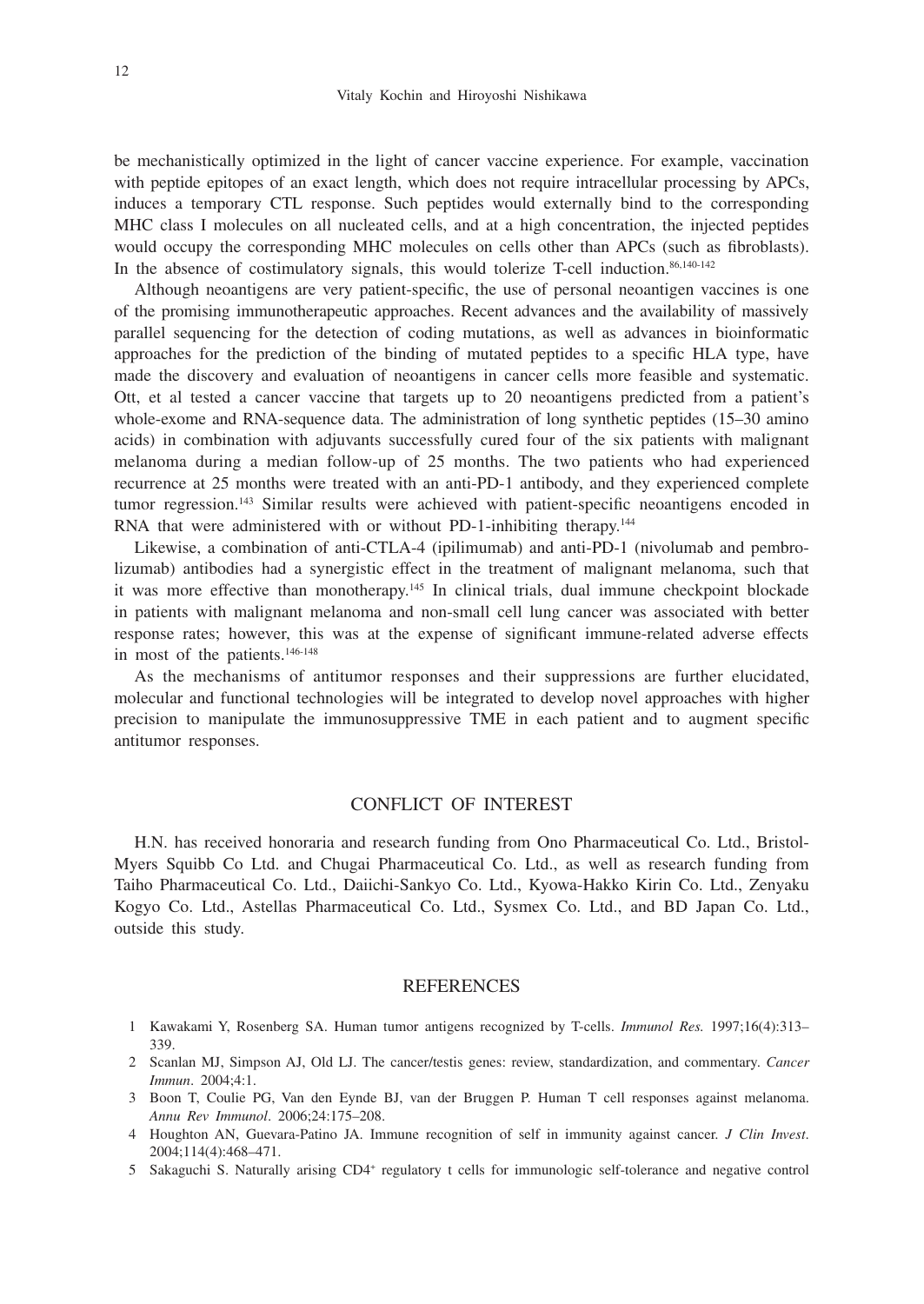of immune responses. *Annu Rev Immunol*. 2004;22:531–562.

- 6 Nishikawa H, Sakaguchi S. Regulatory T cells in tumor immunity. *Int J Cancer*. 2010;127(4):759–767.
- 7 Sakaguchi S, Sakaguchi N, Asano M, Itoh M, Toda M. Immunologic self-tolerance maintained by activated T cells expressing IL-2 receptor alpha-chains (CD25). Breakdown of a single mechanism of self-tolerance causes various autoimmune diseases. *J Immunol*. 1995;155(3):1151–1164.
- 8 Kim JM, Rasmussen JP, Rudensky AY. Regulatory T cells prevent catastrophic autoimmunity throughout the lifespan of mice. *Nat Immunol*. 2007;8(2):191–197.
- Wing K, Sakaguchi S. Regulatory T cells exert checks and balances on self tolerance and autoimmunity. *Nat Immunol*. 2010;11(1):7–13.
- 10 Khattri R, Cox T, Yasayko SA, Ramsdell F. An essential role for Scurfin in CD4+CD25+ T regulatory cells. *Nat Immunol*. 2003;4(4):337–342.
- 11 Hori S, Nomura T, Sakaguchi S. Control of regulatory T cell development by the transcription factor Foxp3. *Science*. 2003;299(5609):1057–1061.
- 12 Fontenot JD, Gavin MA, Rudensky AY. Foxp3 programs the development and function of CD4+CD25+ regulatory T cells. *Nat Immunol*. 2003;4(4):330–336.
- 13 Bennett CL, Christie J, Ramsdell F, et al. The immune dysregulation, polyendocrinopathy, enteropathy, X-linked syndrome (IPEX) is caused by mutations of FOXP3. *Nat Genet*. 2001;27(1):20–21.
- 14 Wildin RS, Ramsdell F, Peake J, et al. X-linked neonatal diabetes mellitus, enteropathy and endocrinopathy syndrome is the human equivalent of mouse scurfy. *Nat Genet*. 2001;27(1):18–20.
- 15 Brunkow ME, Jeffery EW, Hjerrild KA, et al. Disruption of a new forkhead/winged-helix protein, scurfin, results in the fatal lymphoproliferative disorder of the scurfy mouse. *Nat Genet*. 2001;27(1):68–73.
- 16 Kasheta M, Painter CA, Moore FE, et al. Identification and characterization of T reg-like cells in zebrafish. *J Exp Med*. 2017;214(12):3519–3530.
- 17 Josefowicz SZ, Lu LF, Rudensky AY. Regulatory T cells: mechanisms of differentiation and function. *Annu Rev Immunol*. 2012;30:531–564.
- 18 Wan YY, Flavell RA. Regulatory T-cell functions are subverted and converted owing to attenuated Foxp3 expression. *Nature*. 2007;445(7129):766–770.
- 19 Williams LM, Rudensky AY. Maintenance of the Foxp3-dependent developmental program in mature regulatory T cells requires continued expression of Foxp3. *Nat Immunol*. 2007;8(3):277–284.
- 20 Sakaguchi S, Miyara M, Costantino CM, Hafler DA. FOXP3+ regulatory T cells in the human immune system. *Nat Rev Immunol*. 2010;10(7):490–500.
- 21 Adeegbe DO, Nishikawa H. Natural and induced T regulatory cells in cancer. *Front Immunol*. 2013;4:190.
- 22 Kawahata K, Misaki Y, Yamauchi M, et al. Generation of CD4(+)CD25(+) regulatory T cells from autoreactive T cells simultaneously with their negative selection in the thymus and from nonautoreactive T cells by endogenous TCR expression. *J Immunol*. 2002;168(9):4399–4405.
- 23 Apostolou I, Sarukhan A, Klein L, von Boehmer H. Origin of regulatory T cells with known specificity for antigen. *Nat Immunol*. 2002;3(8):756–763.
- 24 van Santen HM, Benoist C, Mathis D. Number of T reg cells that differentiate does not increase upon encounter of agonist ligand on thymic epithelial cells. *J Exp Med*. 2004;200(10):1221–1230.
- 25 Boyman O, Sprent J. The role of interleukin-2 during homeostasis and activation of the immune system. *Nat Rev Immunol*. 2012;12(3):180–190.
- 26 Takeuchi Y, Nishikawa H. Roles of regulatory T cells in cancer immunity. *Int Immunol*. 2016;28(8):401–409.
- 27 Jang JE, Hajdu CH, Liot C, Miller G, Dustin ML, Bar-Sagi D. Crosstalk between regulatory T cells and tumor-associated dendritic cells negates anti-tumor immunity in pancreatic cancer. *Cell Rep*. 2017;20(3):558– 571.
- 28 Elkord E, Abd Al Samid M, Chaudhary B. Helios, and not FoxP3, is the marker of activated Tregs expressing GARP/LAP. *Oncotarget*. 2015;6(24):20026–20036.
- 29 Burzyn D, Kuswanto W, Kolodin D, et al. A special population of regulatory T cells potentiates muscle repair. *Cell*. 2013;155(6):1282–1295.
- 30 Delgoffe GM, Woo SR, Turnis ME, et al. Stability and function of regulatory T cells is maintained by a neuropilin-1-semaphorin-4a axis. *Nature*. 2013;501(7466):252–256.
- 31 Ohsaki A, Venturelli N, Buccigrosso TM, et al. Maternal IgG immune complexes induce food allergenspecific tolerance in offspring. *J Exp Med*. 2018;215(1):91–113.
- 32 Ellis GI, Reneer MC, Velez-Ortega AC, McCool A, Marti F. Generation of induced regulatory T cells from primary human naive and memory T cells. *J Vis Exp*. 2012(62).
- 33 Hsu P, Santner-Nanan B, Hu M, et al. IL-10 Potentiates differentiation of human induced regulatory T cells via STAT3 and Foxo1. *J Immunol*. 2015;195(8):3665–3674.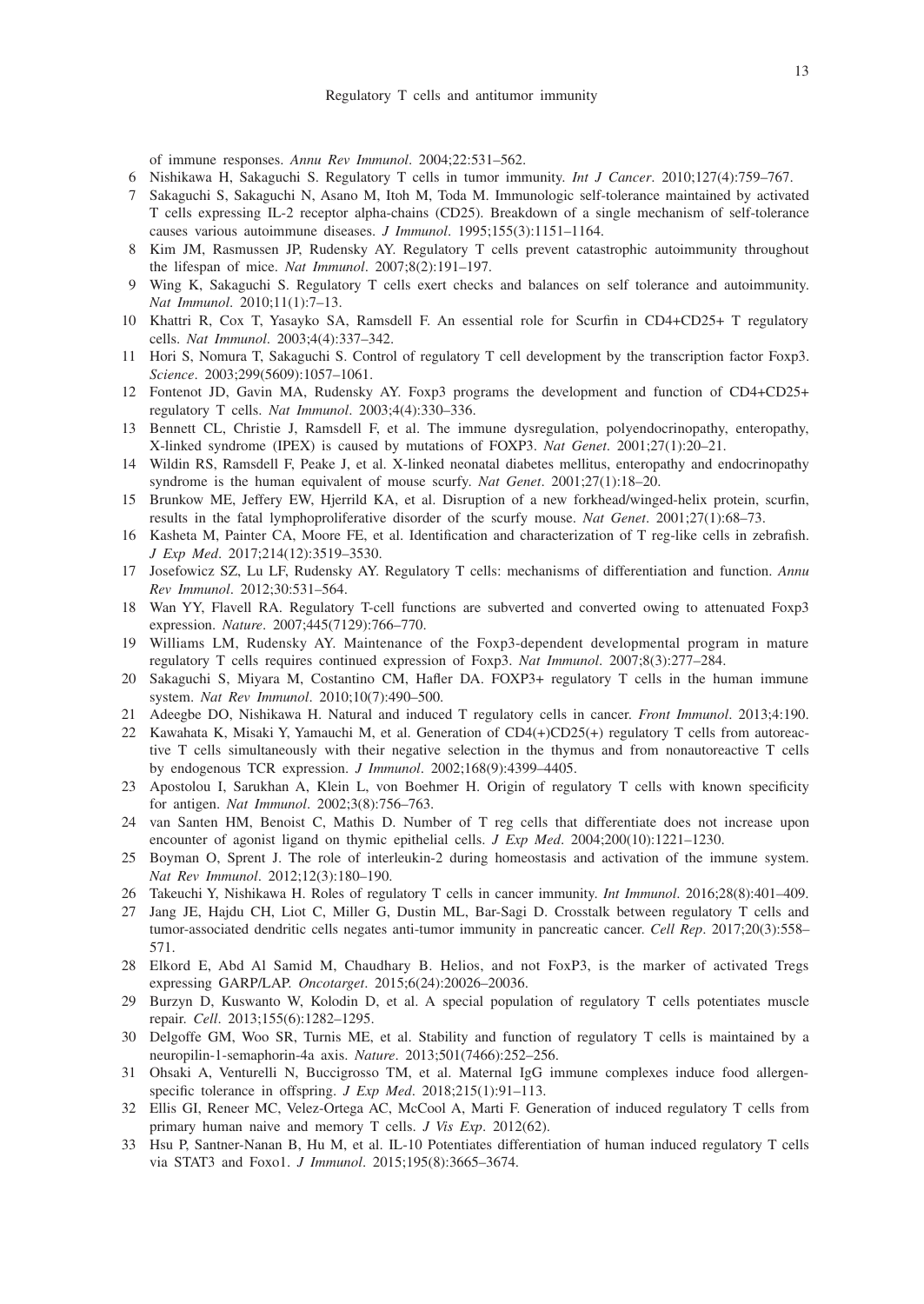- 34 Grainger JR, Smith KA, Hewitson JP, et al. Helminth secretions induce de novo T cell Foxp3 expression and regulatory function through the TGF-beta pathway. *J Exp Med*. 2010;207(11):2331–2341.
- 35 Pelly VS, Coomes SM, Kannan Y, et al. Interleukin 4 promotes the development of ex-Foxp3 Th2 cells during immunity to intestinal helminths. *J Exp Med*. 2017;214(6):1809–1826.
- 36 Tran DQ, Ramsey H, Shevach EM. Induction of FOXP3 expression in naive human CD4+FOXP3 T cells by T-cell receptor stimulation is transforming growth factor-beta dependent but does not confer a regulatory phenotype. *Blood*. 2007;110(8):2983–2990.
- 37 Miyara M, Yoshioka Y, Kitoh A, et al. Functional delineation and differentiation dynamics of human CD4+ T cells expressing the FoxP3 transcription factor. *Immunity*. 2009;30(6):899–911.
- 38 Saito T, Nishikawa H, Wada H, et al. Two FOXP3(+)CD4(+) T cell subpopulations distinctly control the prognosis of colorectal cancers. *Nat Med*. 2016;22(6):679–684.
- 39 Qureshi OS, Zheng Y, Nakamura K, et al. Trans-endocytosis of CD80 and CD86: a molecular basis for the cell-extrinsic function of CTLA-4. *Science*. 2011;332(6029):600–603.
- 40 Walker LS, Sansom DM. The emerging role of CTLA4 as a cell-extrinsic regulator of T cell responses. *Nat Rev Immunol*. 2011;11(12):852–863.
- 41 Togashi Y, Nishikawa H. Suppression from beyond the grave. *Nat Immunol*. 2017;18(12):1285–1286.
- 42 Maj T, Wang W, Crespo J, et al. Oxidative stress controls regulatory T cell apoptosis and suppressor activity and PD-L1-blockade resistance in tumor. *Nat Immunol*. 2017;18(12):1332–1341.
- 43 Vijayan D, Young A, Teng MWL, Smyth MJ. Targeting immunosuppressive adenosine in cancer. *Nat Rev Cancer*. 2017;17(12):709–724.
- 44 Facciabene A, Peng X, Hagemann IS, et al. Tumour hypoxia promotes tolerance and angiogenesis via CCL28 and T(reg) cells. *Nature*. 2011;475(7355):226–230.
- 45 Spranger S, Spaapen RM, Zha Y, et al. Up-regulation of PD-L1, IDO, and T(regs) in the melanoma tumor microenvironment is driven by CD8(+) T cells. *Sci Transl Med*. 2013;5(200):200ra116.
- 46 Tan W, Zhang W, Strasner A, et al. Tumour-infiltrating regulatory T cells stimulate mammary cancer metastasis through RANKL-RANK signalling. *Nature*. 2011;470(7335):548–553.
- 47 Karnoub AE, Dash AB, Vo AP, et al. Mesenchymal stem cells within tumour stroma promote breast cancer metastasis. *Nature*. 2007;449(7162):557–563.
- 48 Luboshits G, Shina S, Kaplan O, et al. Elevated expression of the CC chemokine regulated on activation, normal T cell expressed and secreted (RANTES) in advanced breast carcinoma. *Cancer Res*. 1999;59(18):4681–4687.
- 49 Ghiringhelli F, Puig PE, Roux S, et al. Tumor cells convert immature myeloid dendritic cells into TGFbeta-secreting cells inducing CD4+CD25+ regulatory T cell proliferation. *J Exp Med*. 2005;202(7):919–929.
- 50 Nishikawa H, Kato T, Tawara I, et al. Definition of target antigens for naturally occurring CD4(+) CD25(+) regulatory T cells. *J Exp Med*. 2005;201(5):681–686.
- 51 Hoyer S, Prommersberger S, Pfeiffer IA, et al. Concurrent interaction of DCs with CD4(+) and CD8(+) T cells improves secondary CTL expansion: it takes three to tango. *Eur J Immunol*. 2014;44(12):3543–3559.
- 52 Pedersen SR, Sorensen MR, Buus S, Christensen JP, Thomsen AR. Comparison of vaccine-induced effector CD8 T cell responses directed against self- and non-self-tumor antigens: implications for cancer immunotherapy. *J Immunol*. 2013;191(7):3955–3967.
- 53 Yu Z, Theoret MR, Touloukian CE, et al. Poor immunogenicity of a self/tumor antigen derives from peptide-MHC-I instability and is independent of tolerance. *J Clin Invest*. 2004;114(4):551–559.
- 54 Manning TC, Parke EA, Teyton L, Kranz DM. Effects of complementarity determining region mutations on the affinity of an alpha/beta T cell receptor: measuring the energy associated with CD4/CD8 repertoire skewing. *J Exp Med*. 1999;189(3):461–470.
- 55 Robbins PF, Li YF, El-Gamil M, et al. Single and dual amino acid substitutions in TCR CDRs can enhance antigen-specific T cell functions. *J Immunol*. 2008;180(9):6116–6131.
- 56 Robbins PF, Kassim SH, Tran TL, et al. A pilot trial using lymphocytes genetically engineered with an NY-ESO-1-reactive T-cell receptor: long-term follow-up and correlates with response. *Clin Cancer Res*. 2015;21(5):1019–1027.
- 57 Linette GP, Stadtmauer EA, Maus MV, et al. Cardiovascular toxicity and titin cross-reactivity of affinityenhanced T cells in myeloma and melanoma. *Blood*. 2013;122(6):863–871.
- 58 Cameron BJ, Gerry AB, Dukes J, et al. Identification of a Titin-derived HLA-A1-presented peptide as a cross-reactive target for engineered MAGE A3-directed T cells. *Sci Transl Med*. 2013;5(197):197ra103.
- 59 Lim JH, Kim SP, Gabrielson E, Park YB, Park JW, Kwon TK. Activation of human cancer/testis antigen gene, XAGE-1, in tumor cells is correlated with CpG island hypomethylation. *Int J Cancer*. 2005;116(2):200–206.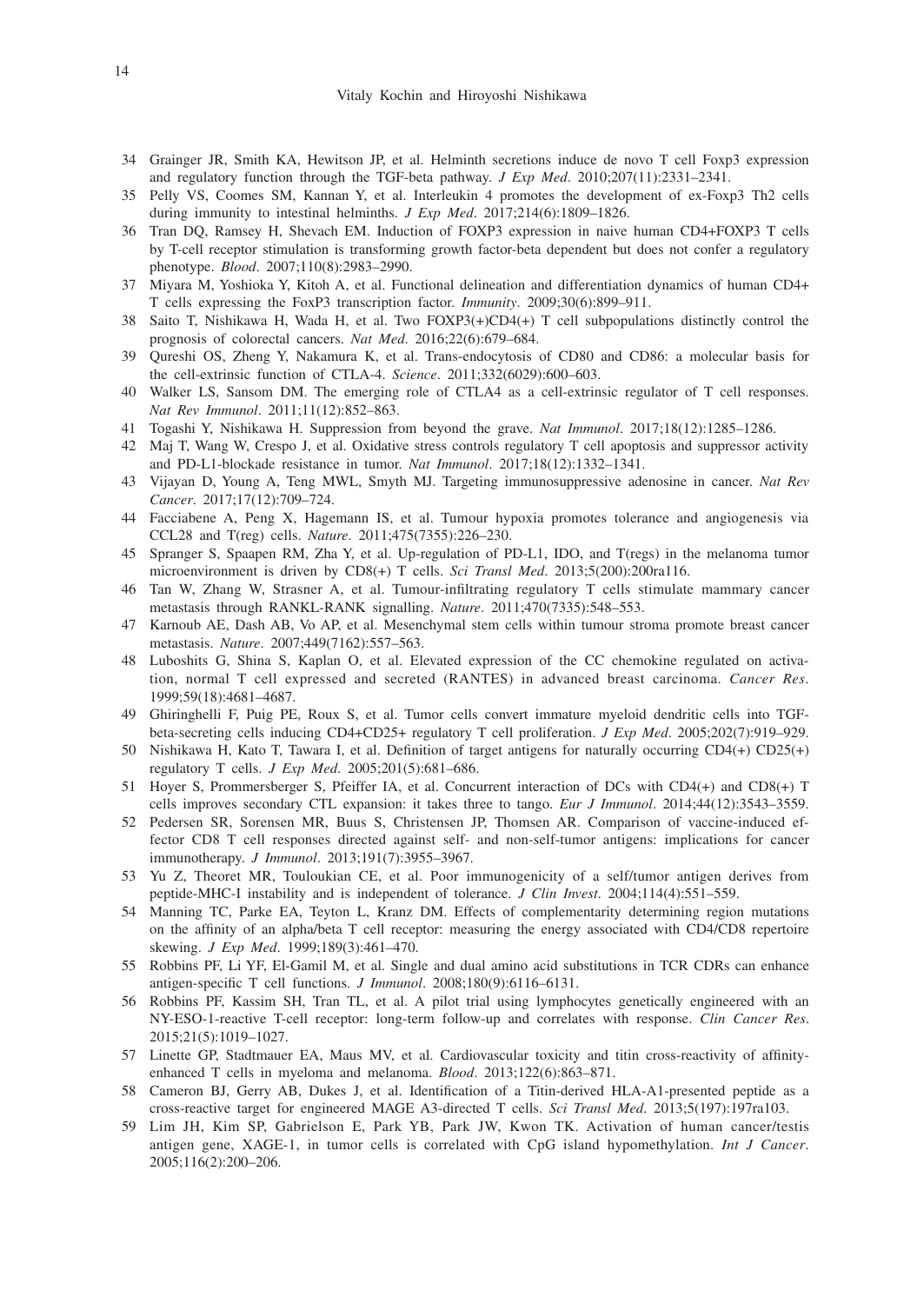- 60 Saldanha-Araujo F, Haddad R, Zanette DL, et al. Cancer/Testis antigen expression on mesenchymal stem cells isolated from different tissues. *Anticancer Res*. 2010;30(12):5023–5027.
- 61 Salmaninejad A, Zamani MR, Pourvahedi M, Golchehre Z, Hosseini Bereshneh A, Rezaei N. Cancer/testis antigens: expression, regulation, tumor invasion, and use in immunotherapy of cancers. *Immunol Invest*. 2016;45(7):619–640.
- 62 Yang P, Huo Z, Liao H, Zhou Q. Cancer/testis antigens trigger epithelial-mesenchymal transition and genesis of cancer stem-like cells. *Curr Pharm Des*. 2015;21(10):1292–1300.
- 63 Cronwright G, Le Blanc K, Gotherstrom C, Darcy P, Ehnman M, Brodin B. Cancer/testis antigen expression in human mesenchymal stem cells: down-regulation of SSX impairs cell migration and matrix metalloproteinase 2 expression. *Cancer Res*. 2005;65(6):2207–2215.
- 64 Costa FF, Le Blanc K, Brodin B. Concise review: cancer/testis antigens, stem cells, and cancer. *Stem Cells*. 2007;25(3):707–711.
- 65 Yamada R, Takahashi A, Torigoe T, et al. Preferential expression of cancer/testis genes in cancer stem-like cells: proposal of a novel sub-category, cancer/testis/stem gene. *Tissue Antigens*. 2013;81(6):428–434.
- 66 Hirohashi Y, Torigoe T, Tsukahara T, Kanaseki T, Kochin V, Sato N. Immune responses to human cancer stem-like cells/cancer-initiating cells. *Cancer Sci*. 2016;107(1):12–17.
- 67 Takeda R, Hirohashi Y, Shen M, et al. Identification and functional analysis of variants of a cancer/testis antigen LEMD1 in colorectal cancer stem-like cells. *Biochem Biophys Res Commun*. 2017;485(3):651–657.
- 68 Holyoake TL, Vetrie D. The chronic myeloid leukemia stem cell: stemming the tide of persistence. *Blood*. 2017;129(12):1595–1606.
- 69 Klein L, Hinterberger M, Wirnsberger G, Kyewski B. Antigen presentation in the thymus for positive selection and central tolerance induction. *Nat Rev Immunol*. 2009;9(12):833–844.
- 70 Bos R, van Duikeren S, van Hall T, et al. Expression of a natural tumor antigen by thymic epithelial cells impairs the tumor-protective CD4+ T-cell repertoire. *Cancer Res*. 2005;65(14):6443–6449.
- 71 Gnjatic S, Nishikawa H, Jungbluth AA, et al. NY-ESO-1: review of an immunogenic tumor antigen. *Adv Cancer Res*. 2006;95:1–30.
- 72 Nishikawa H, Maeda Y, Ishida T, et al. Cancer/testis antigens are novel targets of immunotherapy for adult T-cell leukemia/lymphoma. *Blood*. 2012;119(13):3097–3104.
- 73 Asano T, Hirohashi Y, Torigoe T, et al. Brother of the regulator of the imprinted site (BORIS) variant subfamily 6 is involved in cervical cancer stemness and can be a target of immunotherapy. *Oncotarget*. 2016;7(10):11223–11237.
- 74 Horibe R, Hirohashi Y, Asano T, et al. Brother of the regulator of the imprinted site (BORIS) variant subfamily 6 is a novel target of lung cancer stem-like cell immunotherapy. *PLoS One*. 2017;12(3):e0171460.
- 75 Morita R, Nishizawa S, Torigoe T, et al. Heat shock protein DNAJB8 is a novel target for immunotherapy of colon cancer-initiating cells. *Cancer Sci*. 2014;105(4):389–395.
- 76 Miyamoto S, Kochin V, Kanaseki T, et al. The Antigen ASB4 on Cancer Stem Cells Serves as a Target for CTL Immunotherapy of Colorectal Cancer. *Cancer Immunol Res*. 2018;6(3):358–369.
- 77 Ji J, Judkowski VA, Liu G, et al. Identification of novel human leukocyte antigen-A\*0201-restricted, cytotoxic T lymphocyte epitopes on CD133 for cancer stem cell immunotherapy. *Stem Cells Transl Med*. 2014;3(3):356–364.
- 78 Walter S, Weinschenk T, Stenzl A, et al. Multipeptide immune response to cancer vaccine IMA901 after single-dose cyclophosphamide associates with longer patient survival. *Nat Med*. 2012;18(8):1254-1261.
- 79 Disis ML, Gooley TA, Rinn K, et al. Generation of T-cell immunity to the HER-2/neu protein after active immunization with HER-2/neu peptide-based vaccines. *J Clin Oncol*. 2002;20(11):2624–2632.
- 80 Zeng G, Li Y, El-Gamil M, et al. Generation of NY-ESO-1-specific CD4+ and CD8+ T cells by a single peptide with dual MHC class I and class II specificities: a new strategy for vaccine design. *Cancer Res*. 2002;62(13):3630–3635.
- 81 Vermeij R, Leffers N, Hoogeboom BN, et al. Potentiation of a p53-SLP vaccine by cyclophosphamide in ovarian cancer: a single-arm phase II study. *Int J Cancer*. 2012;131(5):E670–680.
- 82 Kirkin AF, Dzhandzhugazyan KN, Guldberg P, et al. Adoptive cancer immunotherapy using DNAdemethylated T helper cells as antigen-presenting cells. *Nat Commun*. 2018;9(1):785.
- 83 Rosenberg SA, Yang JC, Restifo NP. Cancer immunotherapy: moving beyond current vaccines. *Nat Med*. 2004;10(9):909–915.
- 84 Slingluff CL, Jr. The present and future of peptide vaccines for cancer: single or multiple, long or short, alone or in combination? *Cancer J*. 2011;17(5):343–350.
- 85 Tsukahara T, Hirohashi Y, Kanaseki T, et al. Peptide vaccination therapy: towards the next generation. *Pathol Int*. 2016;66(10):547–553.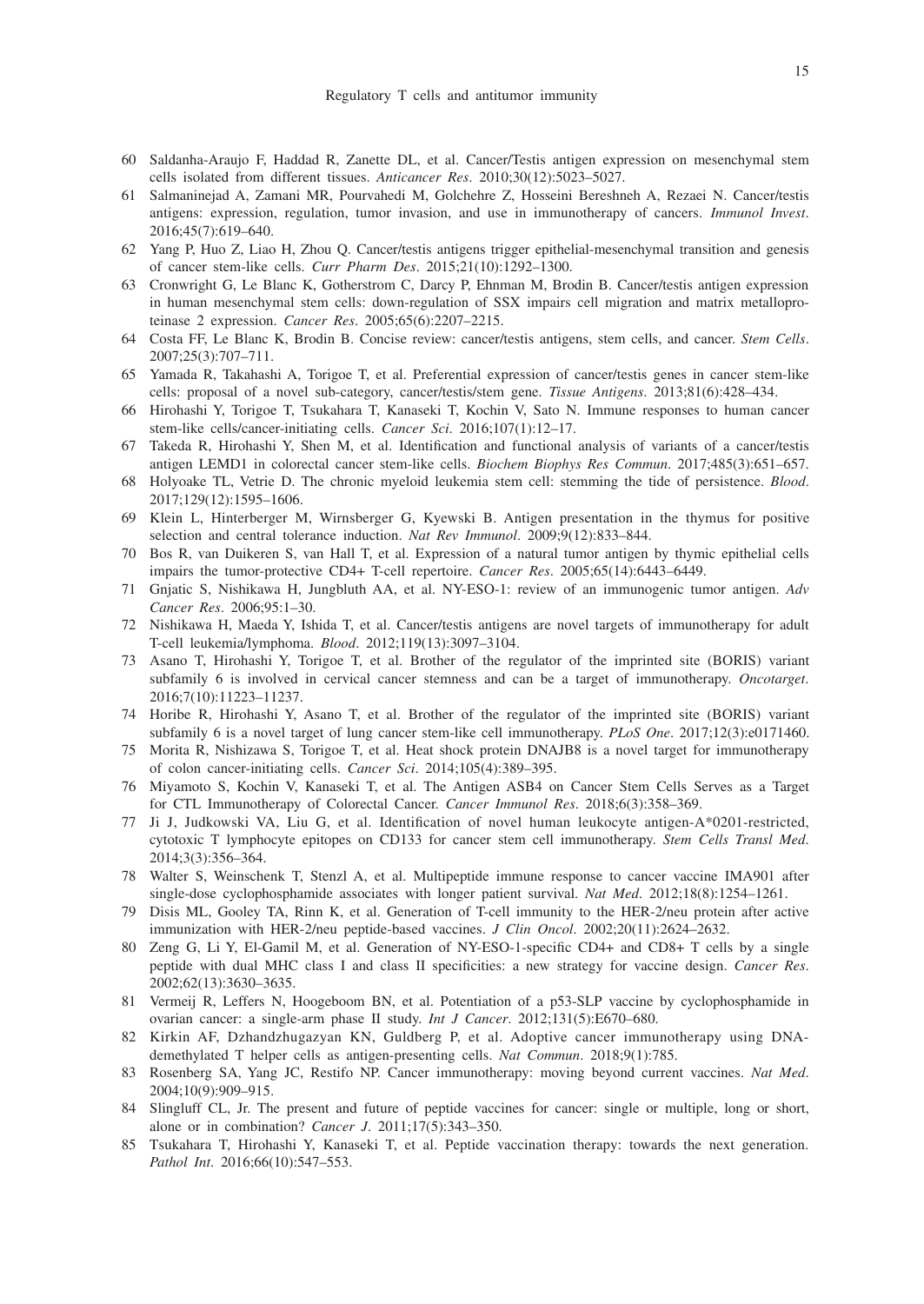- 86 Melief CJ, van Hall T, Arens R, Ossendorp F, van der Burg SH. Therapeutic cancer vaccines. *J Clin Invest*. 2015;125(9):3401–3412.
- 87 Schumacher TN, Schreiber RD. Neoantigens in cancer immunotherapy. *Science*. 2015;348(6230):69–74.
- 88 Shimizu J, Yamazaki S, Sakaguchi S. Induction of tumor immunity by removing CD25+CD4+ T cells: a common basis between tumor immunity and autoimmunity. *J Immunol*. 1999;163(10):5211–5218.
- 89 Nishikawa H, Sakaguchi S. Regulatory T cells in cancer immunotherapy. *Curr Opin Immunol*. 2014;27:1–7.
- 90 Sato E, Olson SH, Ahn J, et al. Intraepithelial CD8+ tumor-infiltrating lymphocytes and a high CD8+/ regulatory T cell ratio are associated with favorable prognosis in ovarian cancer. *Proc Natl Acad Sci U S A*. 2005;102(51):18538–18543.
- 91 Jordan MS, Boesteanu A, Reed AJ, et al. Thymic selection of CD4+CD25+ regulatory T cells induced by an agonist self-peptide. *Nat Immunol*. 2001;2(4):301–306.
- 92 Enokida T, Nishikawa H. Regulatory T cells, as a target in anticancer immunotherapy. *Immunotherapy*. 2017;9(8):623–627.
- 93 Francois V, Ottaviani S, Renkvist N, et al. The CD4(+) T-cell response of melanoma patients to a MAGE-A3 peptide vaccine involves potential regulatory T cells. *Cancer Res*. 2009;69(10):4335–4345.
- 94 Nishikawa H, Jager E, Ritter G, Old LJ, Gnjatic S. CD4+ CD25+ regulatory T cells control the induction of antigen-specific CD4+ helper T cell responses in cancer patients. *Blood*. 2005;106(3):1008–1011.
- 95 Zhao H, Liao X, Kang Y. Tregs: where we are and what comes next? *Front Immunol*. 2017;8:1578.
- 96 Hodi FS, O'Day SJ, McDermott DF, et al. Improved survival with ipilimumab in patients with metastatic melanoma. *N Engl J Med*. 2010;363(8):711–723.
- 97 Leach DR, Krummel MF, Allison JP. Enhancement of antitumor immunity by CTLA-4 blockade. *Science*. 1996;271(5256):1734–1736.
- 98 He M, Chai Y, Qi J, et al. Remarkably similar CTLA-4 binding properties of therapeutic ipilimumab and tremelimumab antibodies. *Oncotarget*. 2017;8(40):67129–67139.
- 99 Bulliard Y, Jolicoeur R, Windman M, et al. Activating Fc gamma receptors contribute to the antitumor activities of immunoregulatory receptor-targeting antibodies. *J Exp Med*. 2013;210(9):1685–1693.
- 100 Selby MJ, Engelhardt JJ, Quigley M, et al. Anti-CTLA-4 antibodies of IgG2a isotype enhance antitumor activity through reduction of intratumoral regulatory T cells. *Cancer Immunol Res*. 2013;1(1):32–42.
- 101 Simpson TR, Li F, Montalvo-Ortiz W, et al. Fc-dependent depletion of tumor-infiltrating regulatory T cells co-defines the efficacy of anti-CTLA-4 therapy against melanoma. *J Exp Med*. 2013;210(9):1695–1710.
- 102 Romano E, Kusio-Kobialka M, Foukas PG, et al. Ipilimumab-dependent cell-mediated cytotoxicity of regulatory T cells ex vivo by nonclassical monocytes in melanoma patients. *Proc Natl Acad Sci U S A*. 2015;112(19):6140–6145.
- 103 Du X, Tang F, Liu M, et al. A reappraisal of CTLA-4 checkpoint blockade in cancer immunotherapy. *Cell Res*. 2018;28(4):416–432.
- 104 Latchman Y, Wood CR, Chernova T, et al. PD-L2 is a second ligand for PD-1 and inhibits T cell activation. *Nat Immunol*. 2001;2(3):261–268.
- 105 Chemnitz JM, Parry RV, Nichols KE, June CH, Riley JL. SHP-1 and SHP-2 associate with immunoreceptor tyrosine-based switch motif of programmed death 1 upon primary human T cell stimulation, but only receptor ligation prevents T cell activation. *J Immunol*. 2004;173(2):945–954.
- 106 Sheppard KA, Fitz LJ, Lee JM, et al. PD-1 inhibits T-cell receptor induced phosphorylation of the ZAP70/ CD3zeta signalosome and downstream signaling to PKCtheta. *FEBS Lett*. 2004;574(1–3):37–41.
- 107 Huang H, Jeon MS, Liao L, et al. K33-linked polyubiquitination of T cell receptor-zeta regulates proteolysisindependent T cell signaling. *Immunity*. 2010;33(1):60–70.
- 108 Fang D, Liu YC. Proteolysis-independent regulation of PI3K by Cbl-b-mediated ubiquitination in T cells. *Nat Immunol*. 2001;2(9):870–875.
- 109 Bachmaier K, Krawczyk C, Kozieradzki I, et al. Negative regulation of lymphocyte activation and autoimmunity by the molecular adaptor Cbl-b. *Nature*. 2000;403(6766):211–216.
- 110 Chiang YJ, Kole HK, Brown K, et al. Cbl-b regulates the CD28 dependence of T-cell activation. *Nature*. 2000;403(6766):216–220.
- 111 Arasanz H, Gato-Canas M, Zuazo M, et al. PD1 signal transduction pathways in T cells. *Oncotarget*. 2017;8(31):51936–51945.
- 112 Hui E, Cheung J, Zhu J, et al. T cell costimulatory receptor CD28 is a primary target for PD-1-mediated inhibition. *Science*. 2017;355(6332):1428–1433.
- 113 Walker LSK. PD-1 and CTLA4: two checkpoints, one pathway? *Sci Immunol*. 2017;2(11):eaan3864.
- 114 Khagi Y, Kurzrock R, Patel SP. Next generation predictive biomarkers for immune checkpoint inhibition. *Cancer Metastasis Rev*. 2017;36(1):179–190.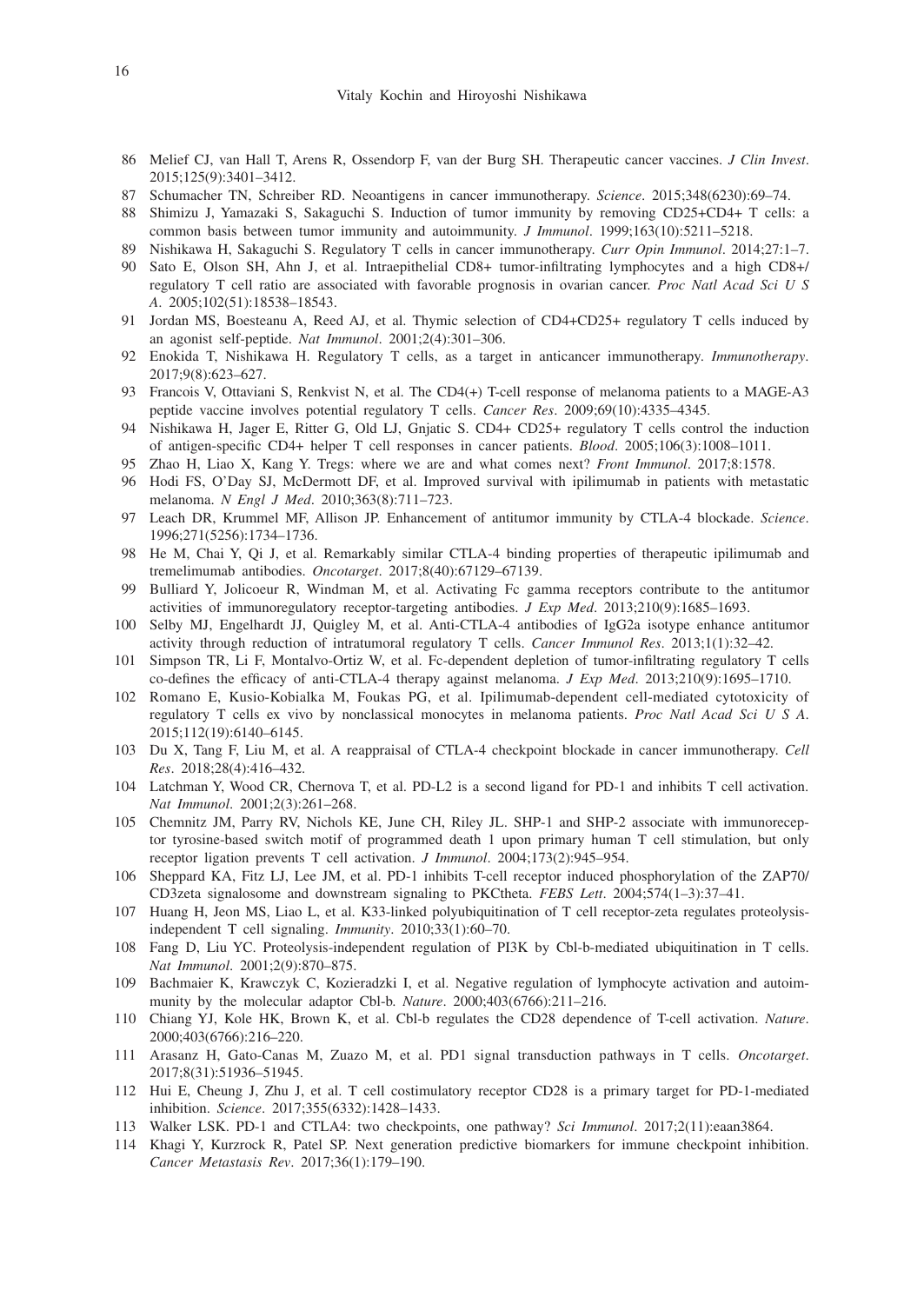- 115 Wei SC, Levine JH, Cogdill AP, et al. Distinct cellular mechanisms underlie anti-CTLA-4 and anti-PD-1 checkpoint blockade. *Cell*. 2017;170(6):1120–1133 e1117.
- 116 Weinberg AD, Morris NP, Kovacsovics-Bankowski M, Urba WJ, Curti BD. Science gone translational: the OX40 agonist story. *Immunol Rev*. 2011;244(1):218–231.
- 117 Aspeslagh S, Postel-Vinay S, Rusakiewicz S, Soria JC, Zitvogel L, Marabelle A. Rationale for anti-OX40 cancer immunotherapy. *Eur J Cancer*. 2016;52:50–66.
- 118 Linch SN, McNamara MJ, Redmond WL. OX40 agonists and combination immunotherapy: putting the pedal to the metal. *Front Oncol*. 2015;5:34.
- 119 Marin-Acevedo JA, Dholaria B, Soyano AE, Knutson KL, Chumsri S, Lou Y. Next generation of immune checkpoint therapy in cancer: new developments and challenges. *J Hematol Oncol*. 2018;11(1):39.
- 120 Nishikawa H, Kato T, Hirayama M, et al. Regulatory T cell-resistant CD8+ T cells induced by glucocorticoid-induced tumor necrosis factor receptor signaling. *Cancer Res*. 2008;68(14):5948–5954.
- 121 Johnston RJ, Yu X, Grogan JL. The checkpoint inhibitor TIGIT limits antitumor and antiviral CD8(+) T cell responses. *Oncoimmunology*. 2015;4(9):e1036214.
- 122 Lozano E, Dominguez-Villar M, Kuchroo V, Hafler DA. The TIGIT/CD226 axis regulates human T cell function. *J Immunol*. 2012;188(8):3869–3875.
- 123 Kurtulus S, Sakuishi K, Ngiow SF, et al. TIGIT predominantly regulates the immune response via regulatory T cells. *J Clin Invest*. 2015;125(11):4053–4062.
- 124 Joller N, Lozano E, Burkett PR, et al. Treg cells expressing the coinhibitory molecule TIGIT selectively inhibit proinflammatory Th1 and Th17 cell responses. *Immunity*. 2014;40(4):569–581.
- 125 Sierro S, Romero P, Speiser DE. The CD4-like molecule LAG-3, biology and therapeutic applications. *Expert Opin Ther Targets*. 2011;15(1):91–101.
- 126 Huang CT, Workman CJ, Flies D, et al. Role of LAG-3 in regulatory T cells. *Immunity*. 2004;21(4):503–513.
- 127 Camisaschi C, Casati C, Rini F, et al. LAG-3 expression defines a subset of CD4(+)CD25(high)Foxp3(+) regulatory T cells that are expanded at tumor sites. *J Immunol*. 2010;184(11):6545–6551.
- 128 Wei T, Zhang J, Qin Y, et al. Increased expression of immunosuppressive molecules on intratumoral and circulating regulatory T cells in non-small-cell lung cancer patients. *Am J Cancer Res*. 2015;5(7):2190–2201.
- 129 Nguyen LT, Ohashi PS. Clinical blockade of PD1 and LAG3--potential mechanisms of action. *Nat Rev Immunol*. 2015;15(1):45–56.
- 130 Anderson AC, Joller N, Kuchroo VK. Lag-3, Tim-3, and TIGIT: Co-inhibitory Receptors with Specialized Functions in Immune Regulation. *Immunity*. 2016;44(5):989–1004.
- 131 Sabatos CA, Chakravarti S, Cha E, et al. Interaction of Tim-3 and Tim-3 ligand regulates T helper type 1 responses and induction of peripheral tolerance. *Nat Immunol*. 2003;4(11):1102–1110.
- 132 Sanchez-Fueyo A, Tian J, Picarella D, et al. Tim-3 inhibits T helper type 1-mediated auto- and alloimmune responses and promotes immunological tolerance. *Nat Immunol*. 2003;4(11):1093–1101.
- 133 Gautron AS, Dominguez-Villar M, de Marcken M, Hafler DA. Enhanced suppressor function of TIM-3+ FoxP3+ regulatory T cells. *Eur J Immunol*. 2014;44(9):2703–2711.
- 134 Sugiyama D, Nishikawa H, Maeda Y, et al. Anti-CCR4 mAb selectively depletes effector-type FoxP3+CD4+ regulatory T cells, evoking antitumor immune responses in humans. *Proc Natl Acad Sci U S A*. 2013;110(44):17945–17950.
- 135 Kurose K, Ohue Y, Wada H, et al. Phase ia study of FoxP3+ CD4 Treg depletion by infusion of a humanized anti-CCR4 antibody, KW-0761, in cancer patients. *Clin Cancer Res*. 2015;21(19):4327–4336.
- 136 Sistigu A, Viaud S, Chaput N, Bracci L, Proietti E, Zitvogel L. Immunomodulatory effects of cyclophosphamide and implementations for vaccine design. *Semin Immunopathol*. 2011;33(4):369–383.
- 137 Moon YW, Hajjar J, Hwu P, Naing A. Targeting the indoleamine 2,3-dioxygenase pathway in cancer. *J Immunother Cancer*. 2015;3:51.
- 138 Munn DH, Zhou M, Attwood JT, et al. Prevention of allogeneic fetal rejection by tryptophan catabolism. *Science*. 1998;281(5380):1191–1193.
- 139 Maeda Y, Nishikawa H, Sugiyama D, et al. Detection of self-reactive CD8(+) T cells with an anergic phenotype in healthy individuals. *Science*. 2014;346(6216):1536–1540.
- 140 Bijker MS, van den Eeden SJ, Franken KL, Melief CJ, Offringa R, van der Burg SH. CD8+ CTL priming by exact peptide epitopes in incomplete Freund's adjuvant induces a vanishing CTL response, whereas long peptides induce sustained CTL reactivity. *J Immunol*. 2007;179(8):5033–5040.
- 141 Toes RE, Offringa R, Blom RJ, Melief CJ, Kast WM. Peptide vaccination can lead to enhanced tumor growth through specific T-cell tolerance induction. *Proc Natl Acad Sci U S A*. 1996;93(15):7855–7860.
- 142 Toes RE, Blom RJ, Offringa R, Kast WM, Melief CJ. Enhanced tumor outgrowth after peptide vaccination. Functional deletion of tumor-specific CTL induced by peptide vaccination can lead to the inability to reject